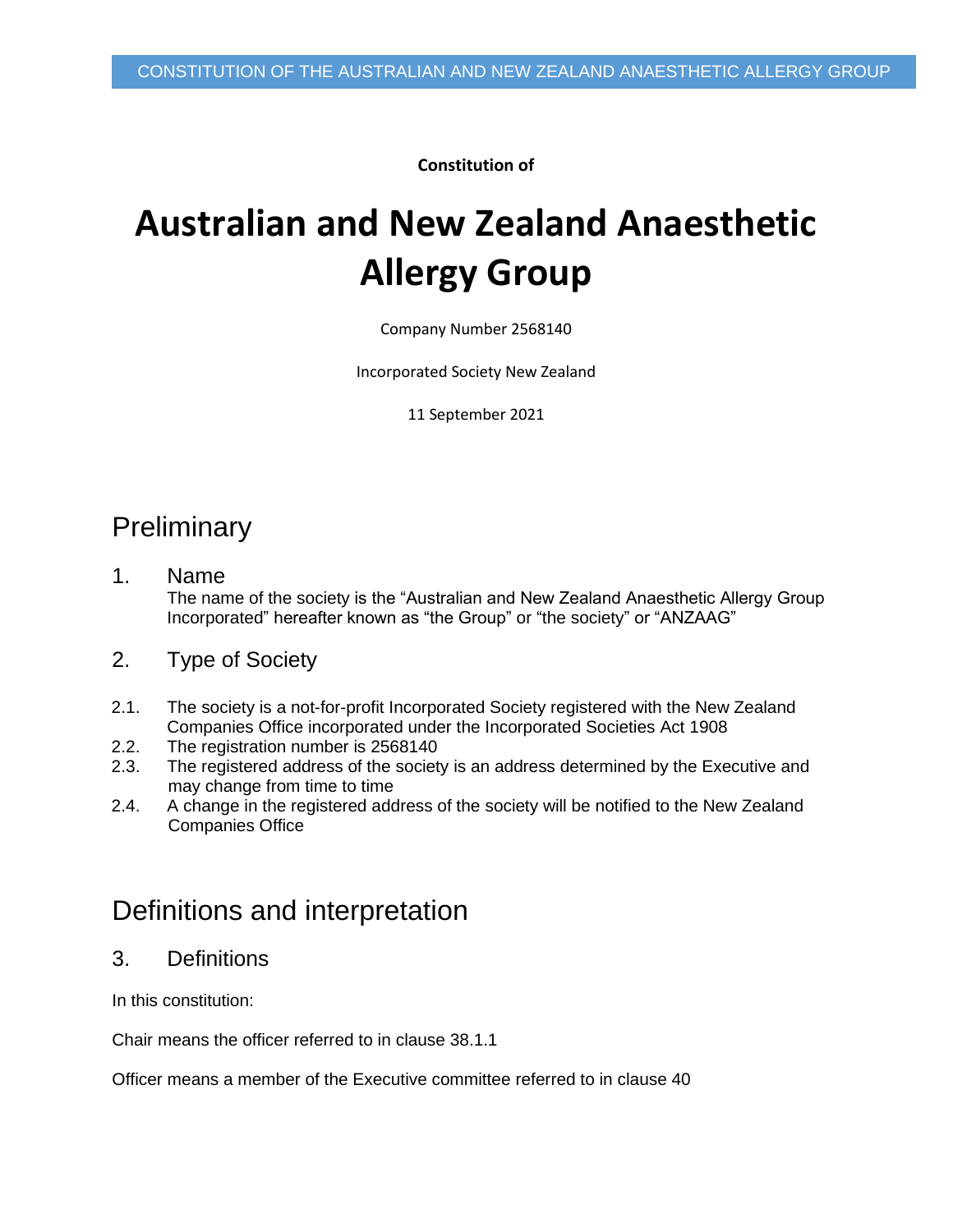Executive is the group of officers defined in clause 40

General meeting means a meeting of members and includes the annual general meeting (the AGM), under clause 22.1

In writing means correspondence on paper or by email

Incorporated Societies Act means the Incorporated Societies Act (New Zealand) 1908 and any subsequent amendments to the Act

Corporations Act means the Corporations Act (Australia) 2001 and any subsequent amendments to the Act

Member present means, in connection with a general meeting, a member present in person, by representative or by proxy at the venue or venues (including by electronic means) for the meeting

Secretary means one of the members nominated to keep the Group's records

Special resolution means a resolution of which notice has been given and that has been passed by at least 75% of the votes cast by members present and entitled to vote on the resolution

Surplus assets mean any assets of the Group that remain after paying all debts and other liabilities of the Group, including the costs of winding up.

### Objects and Powers

#### <span id="page-1-0"></span>4. Objects

The society must act in accordance with its objects

The Group's objects are:

(a) to work towards best practice, and safety in relation to the treatment, investigation and prevention of perioperative allergy

(b) to foster information exchange, standardisation of practice and good working relationships between anaesthetists, immunologists, allergists, physicians, technologists, health care professionals and allergy support organisations involved in the follow up and investigation of patients who experience perioperative allergy in New Zealand and Australia

(c) to develop and maintain resources in the field of perioperative allergy for members, health care providers and the community

(d) to facilitate and encourage research in the field of perioperative allergy

(e) to establish a database of perioperative allergy in New Zealand and Australia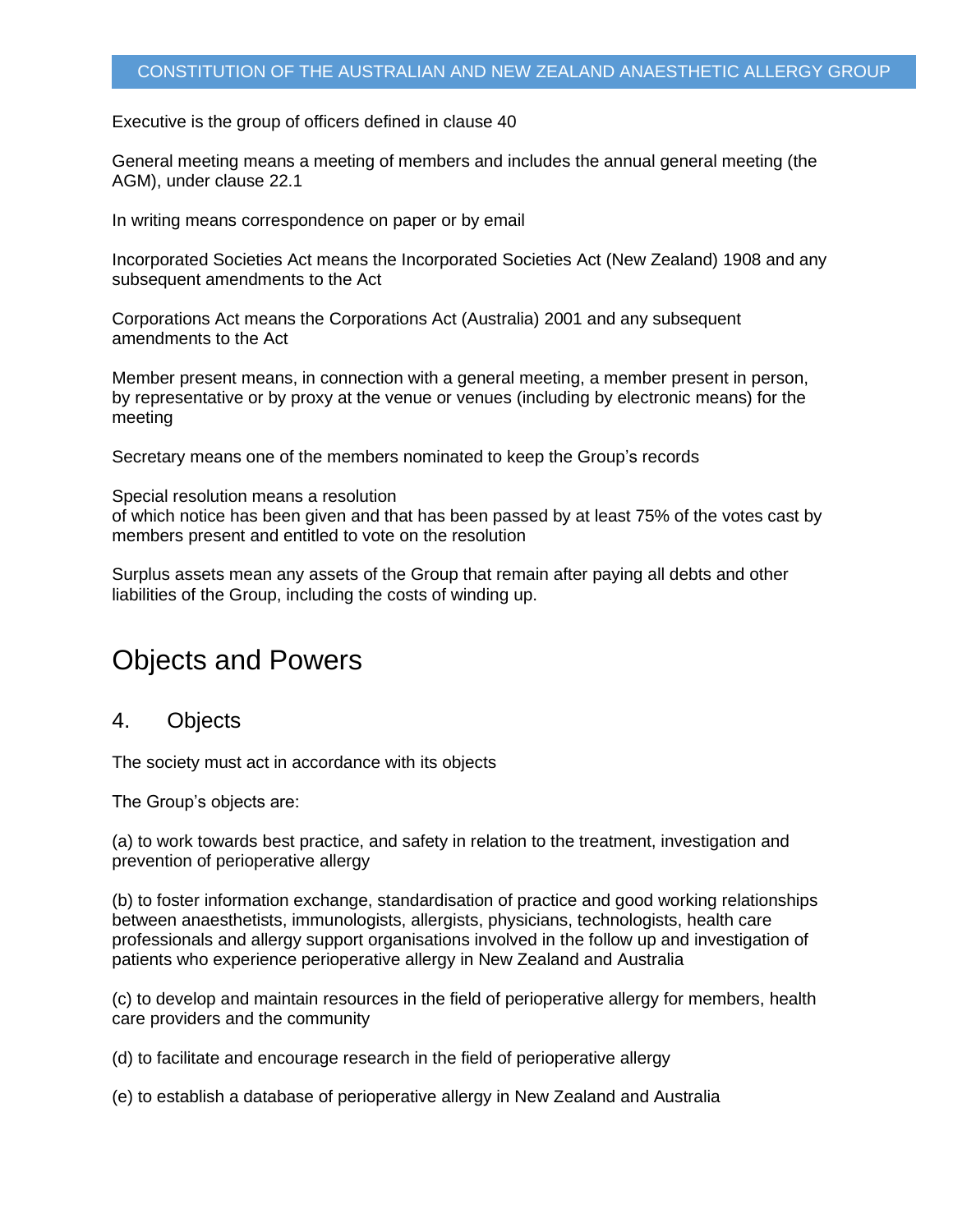#### (f) to develop training opportunities in the field of perioperative anaphylaxis

(g) to foster cooperation and liaise with other individuals, organisations and agencies nationally and internationally to achieve these objects

### 5. Not-for-profit

- <span id="page-2-2"></span>5.1. The Group must not distribute any income or assets directly or indirectly to its members, except as provided in clauses [5.2,](#page-2-0) [5.3](#page-2-1) and [48](#page-16-0) (payments to officers.).
- <span id="page-2-0"></span>5.2. Clause [5.1](#page-2-2) does not stop prevent the Group from reimbursing costs incurred by a member in good faith, but only where the incurring of costs is directly related to the objects of the Group.
- <span id="page-2-1"></span>5.3. Costs must be approved in writing by the Executive.

### 6. Amending the Constitution

- 6.1. Subject to clause [6.2](#page-2-3) to [6.4](#page-2-4) the members may amend this constitution by passing a special resolution.
- <span id="page-2-3"></span>6.2. The amendment must be in writing
- 6.3. The amendment must be signed by at least 2 members of the society
- <span id="page-2-4"></span>6.4. The members must not pass a special resolution that amends this constitution if passing it causes the Group to no longer be an incorporated society.
- 7. Membership and register of members
- 7.1. The members of the Group are any person that the Executive allow to be a member, in accordance with this constitution.
- 7.2. The Group must establish and maintain a register of members.
	- (a) The register of members must contain for each current member:
		- (i) name
		- (ii) address
		- (iii) any alternative address nominated by the member for the service of notices; and
		- (iv) date the member was entered on the register.
- 7.3. ANZAAG will on request send to the NZ Companies Registrar a list of the names and addresses of its members, accompanied by a certificate by an officer of the society certifying that the list is correct.
- 7.4. Information that is accessed from the register of members must only be used in a manner relevant to the interests or rights of members.

### 8. Who can be a member

To be eligible to apply to be a member of the Group under clause [10,](#page-3-0) a person must: (a) support the objects of the Group;

- (b) be actively involved in clinical practice, teaching or research relating to perioperative allergy; and
- (c) have such qualifications or satisfy such other criteria as set out in the by-laws.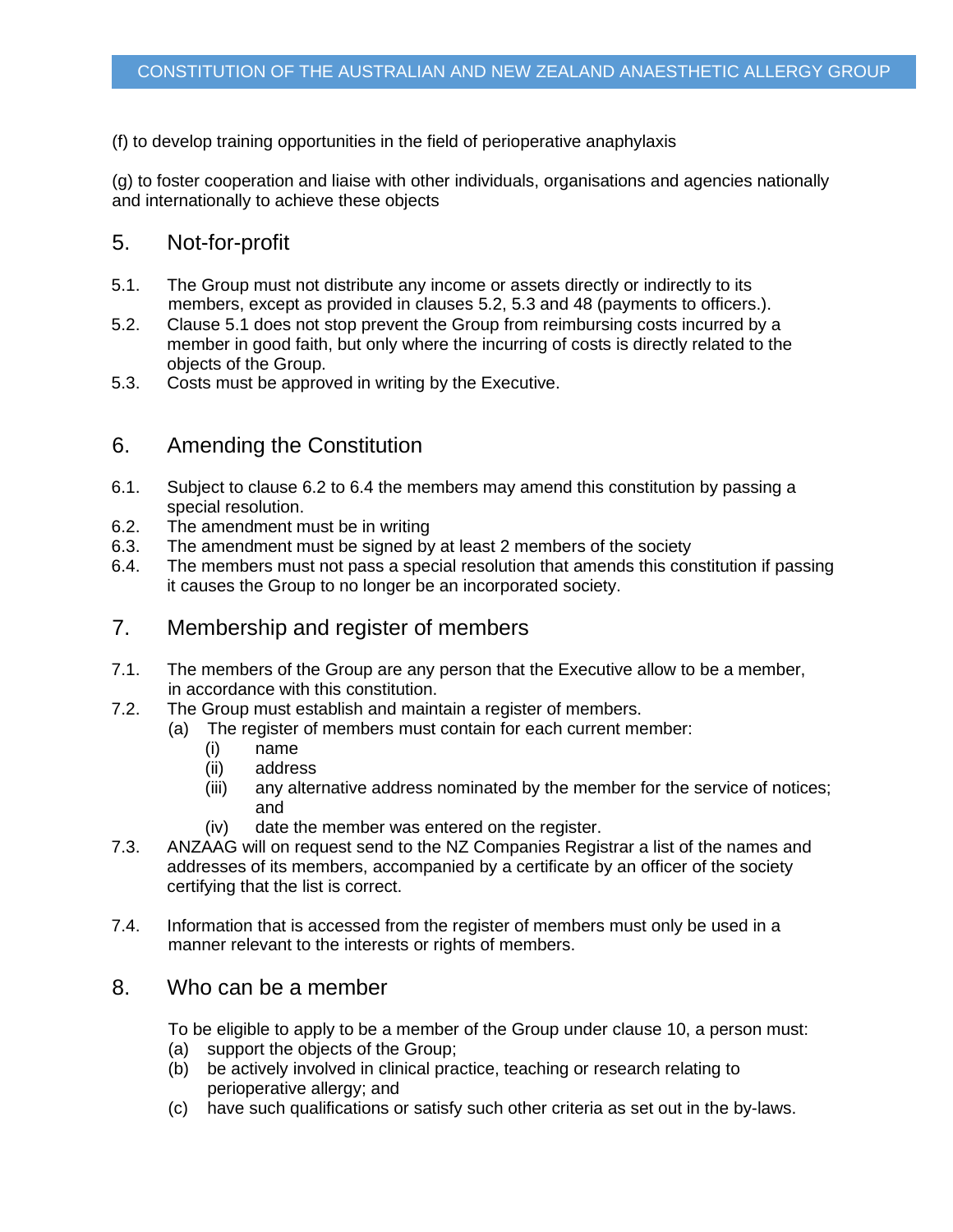### 9. Rights of Members

Subject to the Incorporated Societies Act Members are entitled to:

- (a) receive notices of general meetings;
- (b) attend all general meetings;
- (c) vote at a general meeting;
- (d) be counted toward a quorum of members present at a general meeting;
- (e) appoint a proxy to vote at a general meeting; and
- (f) receive financial reports and statements of the Group.
- <span id="page-3-0"></span>10. How to apply to become a member
- <span id="page-3-2"></span>10.1. A person may apply to become a member of the Group by submitting a written application to the secretary stating that they:
	- (a) consent to be a member;
	- (b) support the objects of the Group; and
	- (c) agree to comply with the Group's constitution
	- (d) pay the membership fee as found in the bylaws.
- 10.2. The application must be in such form as the Executive from time to time prescribe as outlined in the bylaws
- <span id="page-3-4"></span>11. Executive decides whether to approve membership
- 11.1. The Executive must consider an application for membership within a reasonable time after the secretary receives the application, subject to any process set out in the bylaws.
- 11.2. If the Executive approve an application, the secretary must as soon as possible:
	- (a) enter the new member on the register of members; and
	- (b) write to the applicant to tell them that their application was approved, and
	- the date that their membership started (see clause [11.5\)](#page-3-1)
- 11.3. If the Executive reject an application, the secretary must write to the applicant as soon as possible to tell them that their application has been rejected but does not have to give reasons.
- 11.4. For the avoidance of doubt, the Executive may approve an application even if the application does not state the matters listed in clause [10.1.](#page-3-2) In that case, by applying to be a member, the applicant agrees to those matters.
- <span id="page-3-1"></span>11.5. An applicant will become a member when they are entered on the register of members.

### 12. Membership Fees

- <span id="page-3-3"></span>12.1. The members and associates must pay such membership fee (if any) as determined by the Executive from time to time as according to the bylaws.
- 12.2. Members and associates must pay the membership fee referred to in clause [12.1](#page-3-3) on or before 31 March in each year.
- 13. When a person stops being a member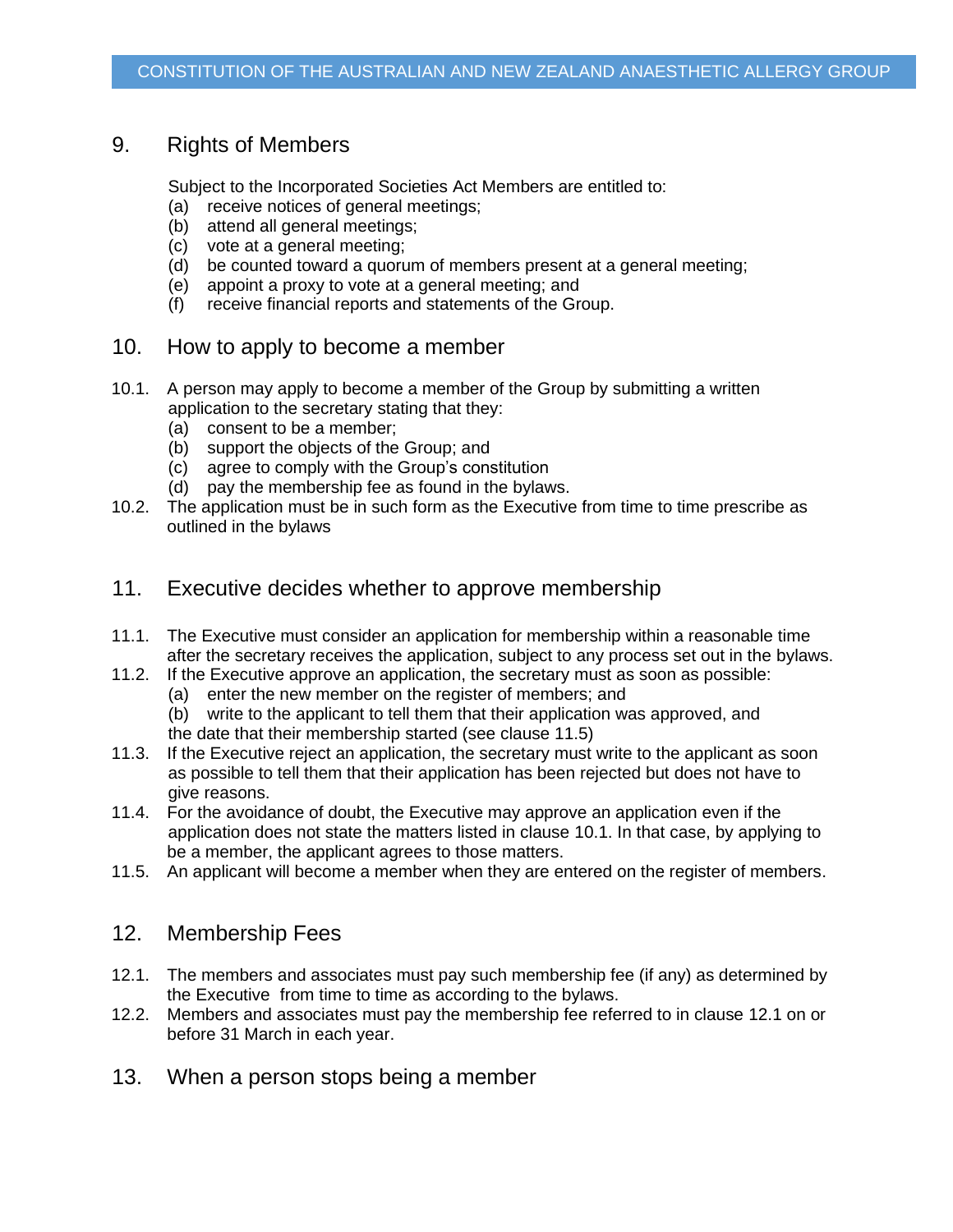A person immediately stops being a member if they:

- (a) die;
- (b) resign, by writing to the secretary (including to electronic address);
- (c) are expelled under clause 17
- (d) fail to pay any fee that may be prescribed by the Executive from time to time within twelve months after the fee was due and payable; or
- (e) have not responded within three months to a written request from the secretary that they confirm in writing that they want to remain a member.

#### 14. Associates

- 14.1. The Executive may appoint as associates of the Group such persons (including trainees, medical practitioners, allied health professionals, former members who have retired) who meet criteria as adopted and set out in bylaws from time to time.
- 14.2. Associates shall not be members of the Group, and shall not have a right to receive notices, attend or vote at meetings of the Group.
- 14.3. Associates may be invited by the Executive to:
	- (a) participate in the activities of the Group;
	- (b) subscribe to receive materials and communications published by the Group from time to time
	- (c) attend meetings of the Group
- 15. Honorary Members
	- (a) The Executive may at any time and in their absolute discretion appoint as an Honorary Member any person of distinguished service in the field of perioperative allergy or related fields and who meets such criteria (if any) as set out in the bylaws from time to time.
	- (b) The title of Honorary Member is bestowed as a form of recognition, and a person named as an Honorary Member is not, by virtue of that title:
		- (i) admitted as a member; or
		- (ii) vested with any of the rights or privileges of members such as the right to receive notice, attend and vote at meetings of the Group.
	- (c) a person named as an Honorary Member may in addition be admitted as a member of the Group under clause [11.](#page-3-4)

### Dispute Resolution and disciplinary procedures

- <span id="page-4-0"></span>16. Dispute resolution.
- 16.1. The process in this clause [16](#page-4-0) applies to disputes and/or disagreements about the interpretation or application of this constitution between a member or officer and:
	- (a) One or more members;
	- (b) One or more officers; or
	- (c) The Group.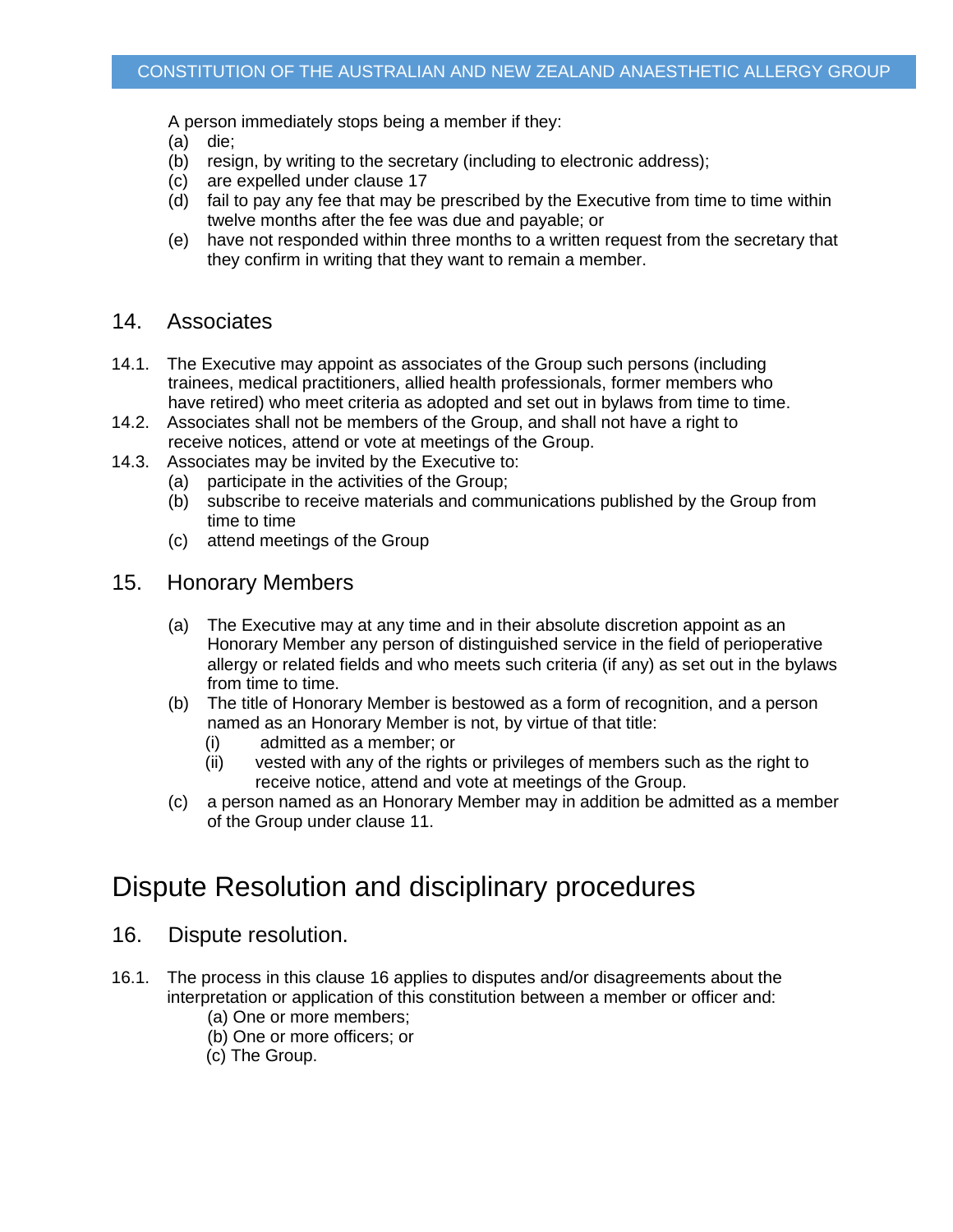- 16.2. No dispute resolution process may be started in relation to a matter which is the subject of a disciplinary procedure under clause [17](#page-6-0) until the disciplinary procedure is completed.
- <span id="page-5-0"></span>16.3. The party which wishes to raise a Dispute and initiate the dispute resolution process must do so by giving written notice to other party to the Dispute and the Executive. The notice must set out sufficient details to make clear the facts and nature of the Dispute.
- <span id="page-5-1"></span>16.4. The parties to the Dispute must attempt to resolve it between themselves by discussion and negotiation in good faith within 14 calendar days of the notice being given under clause [16.3.](#page-5-0)
- <span id="page-5-3"></span><span id="page-5-2"></span>16.5. If the parties to the Dispute do not resolve it within the timeframe under clause [16.4](#page-5-1) within 14, then:
	- (a) the parties may, within 7 further calendar days, agree to refer the dispute to the Executive, in which case the Executive's decision will be final;
	- (b) if the parties cannot agree to refer the matter to the Executive in accordance with clause [16.5](#page-5-2)[\(a\),](#page-5-3) the matter will be referred to mediation.
- <span id="page-5-4"></span>16.6. If the matter is to go to mediation under clause [16.5,](#page-5-2) the parties will choose a mediator within 5 calendar days of referral. If the parties do not agree a mediator within 5 calendar days:
	- (a) for Disputes between members, a mediator will be chosen by the Executive;
	- (b) for other Disputes, a person chosen by the Chair for the time being of the Arbitrators' and Mediators' Institute of New Zealand Incorporated ("AMINZ") (or its successor). The Chair of AMINZ, in his or her discretion, may instead refer the choice of mediator to the Commissioner of the Australian Charities and Not-forprofits Commission if they consider that the parties to the Dispute are primarily based in Australia and it would be more suitable for the matter to be mediated there.
- 16.7. A mediator chosen by the Executive under clause [16.6\(a\):](#page-5-4)
	- (a) may be a member or former member of the Group; and
	- (b) must not have a conflict of interest (as described in clause [51.1\)](#page-17-0) in relation to the Dispute.
- 16.8. Mediation will be conducted in such manner and according to such directions and rules as the mediator considers appropriate having regard to the nature of the dispute, the views of the parties and the requirement that the dispute be resolved promptly and efficiently. When conducting the mediation, the mediator must:
	- (a) allow those involved a reasonable chance to be heard;
	- (b) allow those involved a reasonable chance to review any written statements;
	- (c) ensure that those involved are given natural justice; and
	- (d) not make a decision on the dispute.
- 16.9. The parties to a Dispute will pay their own costs and expenses in relation to the Dispute and share the costs of the mediator equally.
- 16.10. All members, officers and the Executive are obligated to cooperate to resolve disputes efficiently, fairly and with minimum disruption to the Group's activities.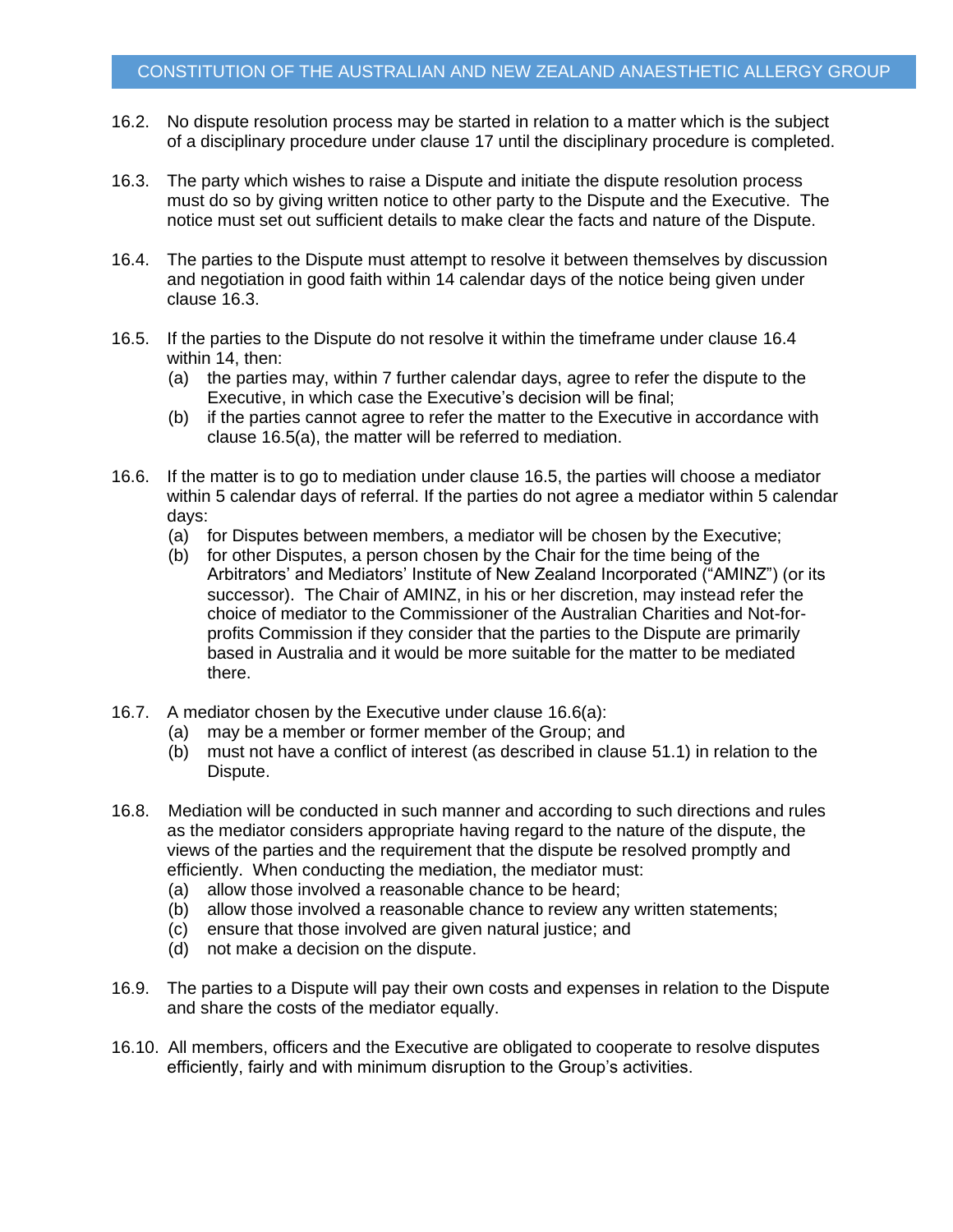- 16.11. Subject to clause [16.12,](#page-6-1) no person (including the Group) will commence any court proceedings relating to a Dispute unless that party has first taken all reasonable steps to comply with this clause [16.](#page-4-0)
- <span id="page-6-1"></span>16.12. Notwithstanding anything in this clause [16,](#page-4-0) a party may commence court proceedings in relation to any dispute or claim where that party seeks urgent interlocutory relief.

### <span id="page-6-0"></span>17. Disciplining members

- 17.1. This clause sets out the process by which the Executive Committee may resolve to warn a member or suspend or terminate that member's membership of the Group.
- 17.2. If the officers consider that:
	- (a) a member has breached this constitution; or
	- (b) a member's behaviour is causing, has caused, or is likely to cause harm to the Group or to another member,

then the secretary must provide an initial notification to the relevant member in accordance with clause [17.3](#page-6-2) (**Initial Notification**).

- <span id="page-6-2"></span>17.3. The Initial Notification must be in writing and
	- (a) state that the Executive are considering a resolution to warn the member, or suspend or terminate the member's membership;
	- (b) set out the allegation against the member in sufficient detail for the allegation to be reasonably understood by the member;
	- (c) state whether the Executive proposes to refer the allegation for independent investigation, and if it does propose to do so, the identity of the proposed investigator and the terms of reference for the investigation; and
	- (d) set out the member's rights to provide their initial comments (whether verbal or written) about the allegations and to object to the identity of the proposed investigator and/or the terms of reference for the investigation.
- <span id="page-6-3"></span>17.4. The Executive must provide the member with a reasonable opportunity to:
	- (a) provide their initial comments (whether verbal or written) about the allegations; and
	- (b) if the Executive proposes to refer the allegation for independent investigation, object (whether verbally or in writing) to the identity of the proposed investigator and/or the proposed terms of reference for the investigation,

and must consider any such comments and/or objections from the member in good faith.

- 17.5. The Executive may decide not to take any further steps in relation to the allegations at any point in the process in this clause [17.](#page-6-0) If it does make such a decision, the Executive must notify the member in writing of that decision as soon as practicable.
- 17.6. Subject to the Executive having taken the steps in clause [17.4,](#page-6-3) the Executive may refer the allegation for independent investigation. The investigator will provide the Executive with a written report setting out their findings.
- 17.7. The secretary must provide notice to the member that:
	- (a) the allegation against the member will be considered at an Executive meeting the date and time of that meeting (**Meeting**);
	- (b) the wording of the resolution that will be considered;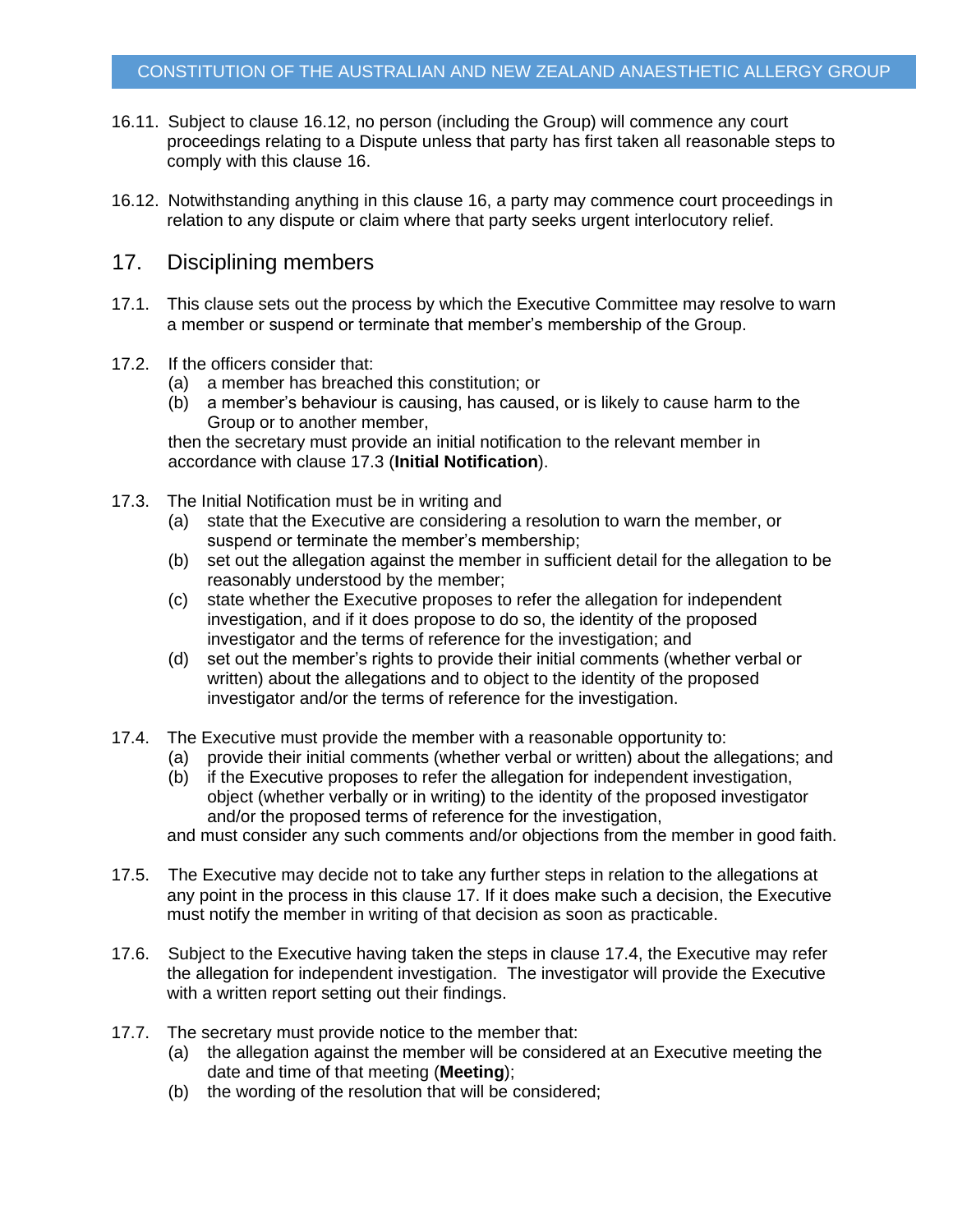(c) sets out the member's rights to explain or defend themselves in accordance with clause [17.8.](#page-7-0)

The notice must attach all documents, statements and documents that the Executive has considered in relation to the allegations and the written report provided by the investigator.

- <span id="page-7-0"></span>17.8. The member must be given a reasonable chance to explain or defend themselves by (at the member's option):
	- (a) sending the Executive a written explanation before the Meeting; and/or
	- (b) speaking at that Meeting.
- <span id="page-7-2"></span>17.9. After considering any explanation or defense provided by the member at the Meeting in good faith, the officers may:
	- (a) take no further action;
	- (b) warn the member;
	- (c) suspend the member's rights as a member for a period of no more than 12 months;
	- (d) subject to clause [17.10,](#page-7-1) terminate the member's membership;
	- (e) require the matter to be determined at a general meeting.
- <span id="page-7-1"></span>17.10. The Executive may only terminate a member's membership if the member:
	- (a) has breached a material provision of the Constitution; or
	- (b) the Executive considers that the member's behavior is causing, has caused, or is likely to cause harm that is more than trivial or insignificant to the Group.
- 17.11. The Executive cannot fine a member.
- 17.12. As soon as possible after the decision under clause [17.9](#page-7-2) is made, the secretary must give written notice to the member advising of the decision and setting out clearly what action is going to be taken.
- 17.13. Disciplinary procedures must be completed as soon as reasonably practical.
- 17.14. There will be no liability for any loss or injury suffered by the member as a result of any decision made in good faith under this clause.
- 17.15. The processes set out in clause [51](#page-17-1) (relating to conflicts of interest) apply in relation to decisions to be made by the officers under this clause [17.](#page-6-0)

### General meetings of members

18. General meetings called by the Executive

The Executive may call a general meeting.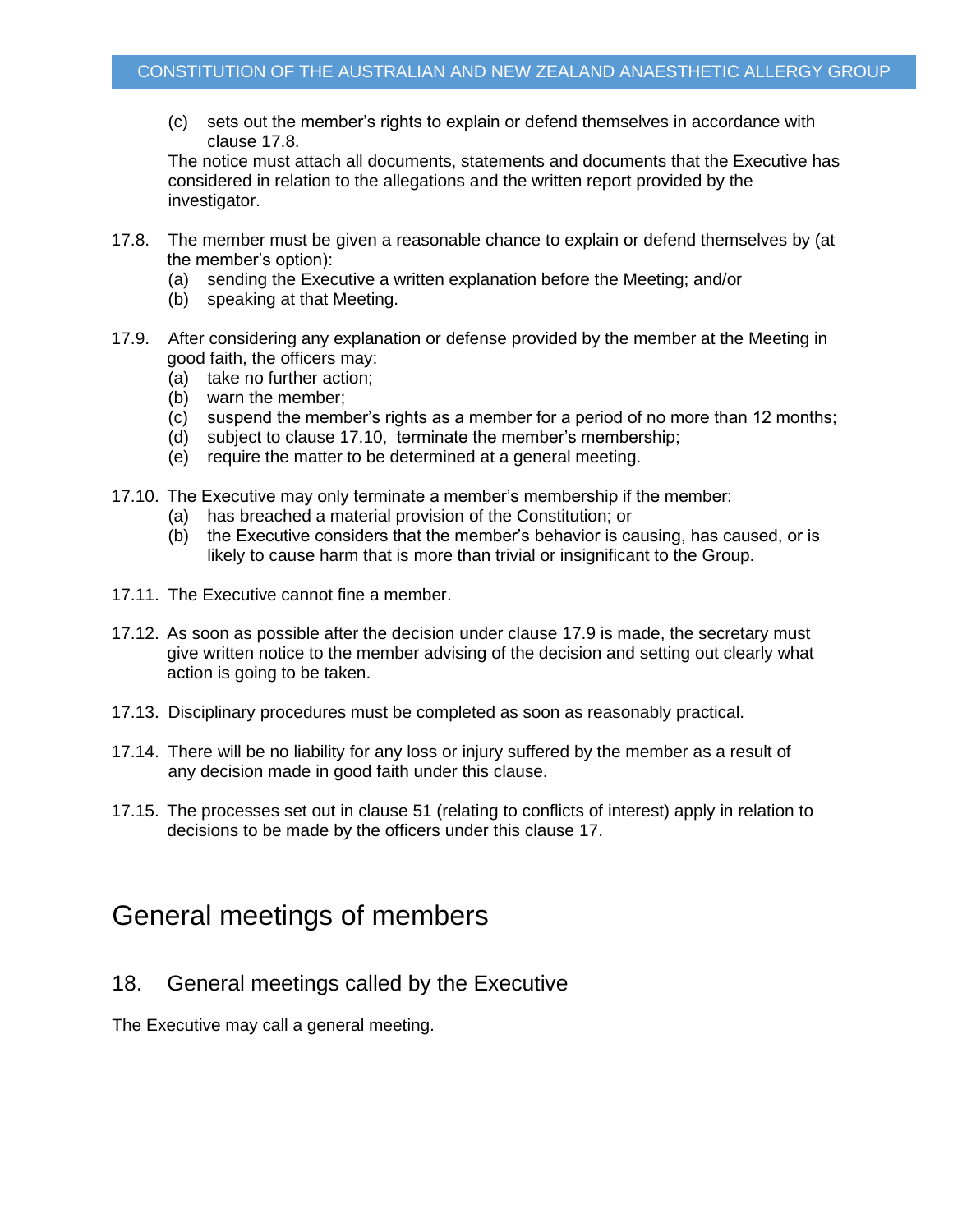### 19. General meetings called by members

- <span id="page-8-0"></span>19.1. If members with at least 10% of the votes that may be cast at a general meeting make a written request to the Group for a general meeting to be held, the Executive must:
	- (a) within 28 days of the members' request, give all members notice of a general meeting; and
	- (b) hold the general meeting within 3 months of the members' request.
- 19.2. The percentage of votes that members have (in clause [19.1\)](#page-8-0) is to be worked out as at midnight before the members request the meeting.
- 19.3. The members who make the request for a general meeting must:
	- (a) state in the request any resolution to be proposed at the meeting;
	- (b) sign the request; and
	- (c) give the request to the Group.
- 19.4. Separate copies of a document setting out the request may be signed by members if the wording of the request is the same in each copy.
- <span id="page-8-1"></span>19.5. If the Executive do not call the meeting within 21 days of being requested under clause [19.1](#page-8-0) 50% or more of the members who made the request may call and arrange to hold a general meeting.
- 19.6. To call and hold a meeting under clause [19.5,](#page-8-1) the members must:
	- (a) as far as possible, follow the procedures for general meetings set out in this constitution;
	- (b) call the meeting using the list of members on the Group's member register,
	- (c) hold the general meeting within three months after the request was given to the Group.

### 20. Annual general meeting

- 20.1. A general meeting, called the annual general meeting, must be held at least once in every calendar year.
- 20.2. Even if these items are not set out in notice of the meeting, the business of an annual general meeting may include:
	- (a) a review of the Group's activities
	- (b) a review of the Group's finances
	- (c) any auditor's report
	- (d) the election of the Executive and
	- (e) the appointment and payment of auditors, if any.
- 20.3. Before or at the annual general meeting, the Executive must give information to the members on the Group's activities and finances during the period since the last annual general meeting.
- 20.4. The chairperson of the annual general meeting must give members as a whole a reasonable opportunity at the meeting to ask questions or make comments about the management of the Group.

### 21. Notice of general meetings

- 21.1. Notice of a general meeting must be given to:
	- (a) each member entitled to vote at the meeting
	- (b) each officer and
	- (c) the auditor (if any).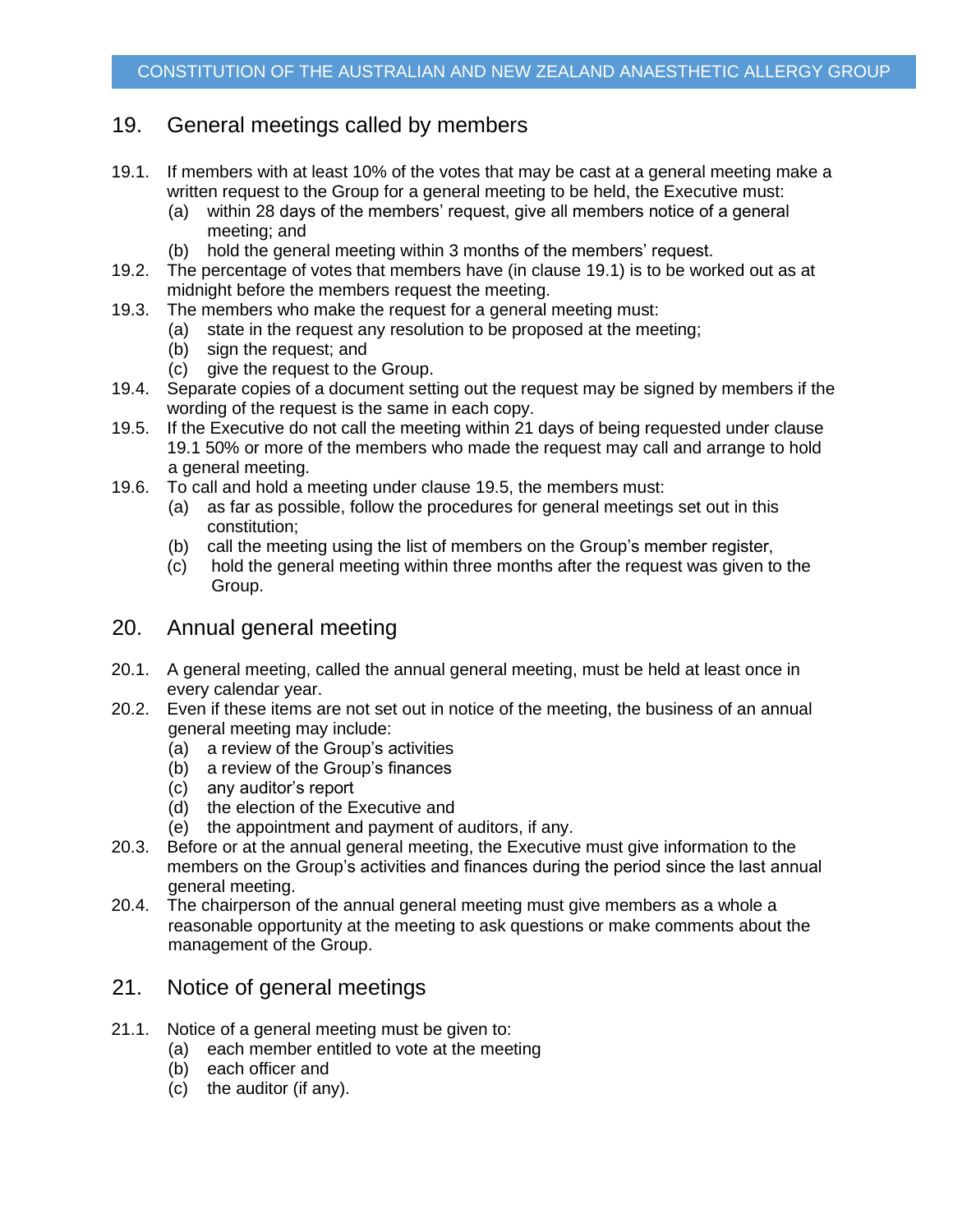- 21.2. Notice of a general meeting must be provided in writing at least 21 days before the meeting.
- 21.3. Subject to clause [21.4](#page-9-0) notice of a meeting may be provided less than 21 days before the meeting if:
	- (a) for an annual general meeting no member entitled to attend and vote at the annual general meeting objects beforehand; or
	- (b) for any other general meeting, no more than 5% of the members that are eligible to vote at the meeting object beforehand.
- <span id="page-9-0"></span>21.4. Notice of a meeting cannot be provided less than 21 days before the meeting if a resolution will be moved to:
	- (a) remove an officer;
	- (b) appoint an officer in order to replace an officer who was removed; or
	- (c) remove an auditor.
- 21.5. Notice of a general meeting must include:
	- (a) the place, date and time for the meeting (and if the meeting is to be held in two or more places, the technology that will be used to facilitate this);
	- (b) the general nature of the meeting's business;
	- (c) if applicable, that a special resolution is to be proposed and the words of the proposed resolution;
	- (d) a statement that members have the right to appoint proxies and that, if a member appoints a proxy
		- (i) the proxy form must be delivered to the Group at its registered address or the address (including an electronic address) specified in the notice of the meeting; and
		- (ii) the proxy form must be delivered to the Group at least 48 hours before the meeting.
- 21.6. If a general meeting is adjourned or delayed for one month or more, the members must be given a new notice of the meeting.

### 22. Quorum at general meetings

- 22.1. For a general meeting to be held, at least 10% of members or 12 members, whichever is the lesser number (a quorum), must be present (in person, by proxy or by representative) for the whole meeting.
- 22.2. No business may be conducted at a general meeting if a quorum is not present.
- 22.3. If there is no quorum present within 30 minutes after the starting time stated in the notice of general meeting, the general meeting is adjourned to the date, time and place that the chairperson specifies. If the chairperson does not specify one or more of those things, the meeting is adjourned to:
	- (a) if the date is not specified the same day in the next week;
	- (b) if the time is not specified the same time; and
	- (c) if the place is not specified the same place.
- 22.4. If no quorum is present at the resumed meeting within 30 minutes after the starting time set for that meeting, the meeting is cancelled.

### 23. Auditor's right to attend meetings

23.1. The auditor (if any) is entitled to attend any general meeting and to be heard by the members on any part of the business of the meeting that concerns the auditor in the capacity of auditor.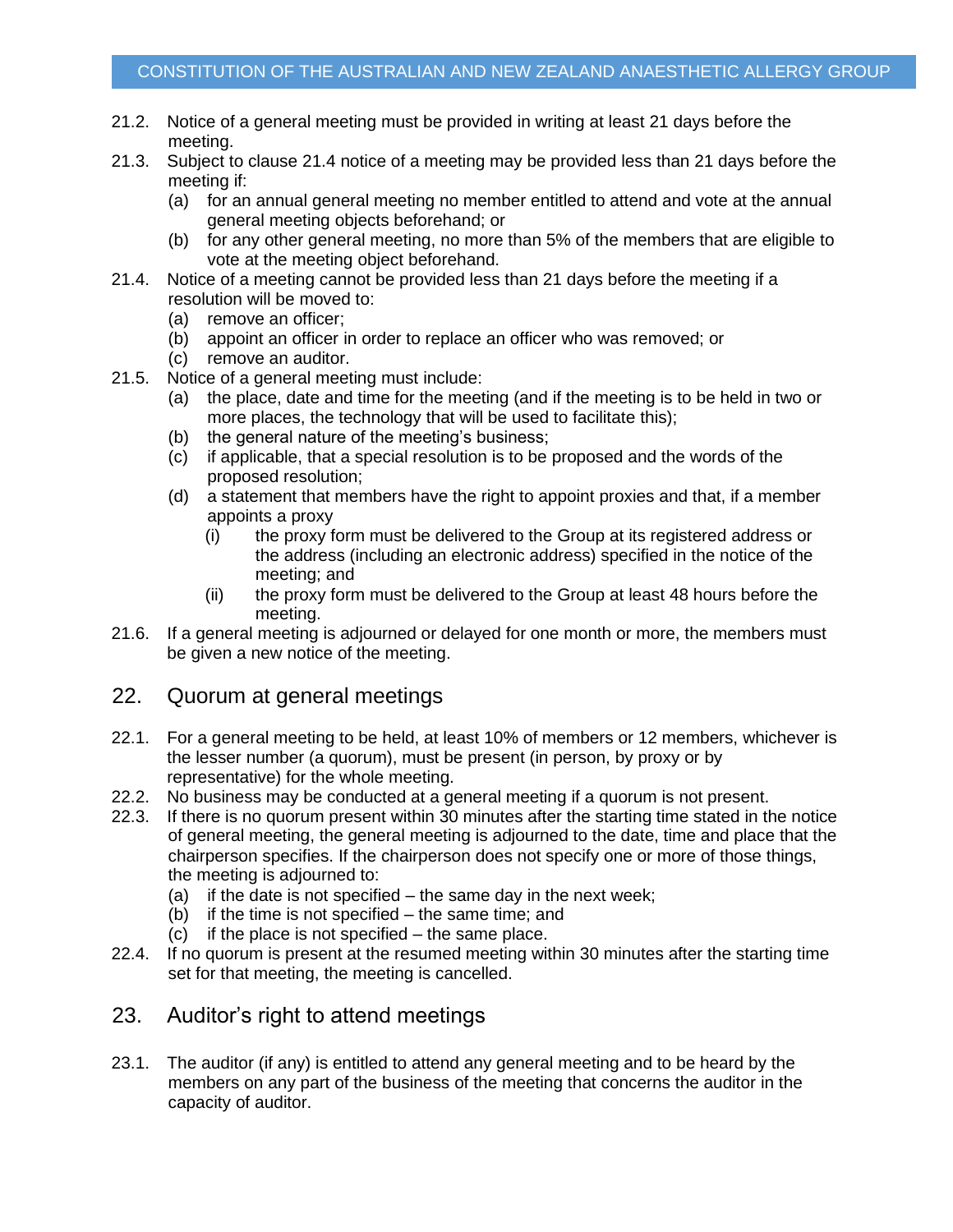- 23.2. The Group must give the auditor (if any) any communications relating to the general meeting that a member of the Group is entitled to receive.
- 24. Using technology to hold meetings
- 24.1. The Group may hold a general meeting at two or more venues using any technology that gives the members as a whole a reasonable opportunity to participate, including to hear and be heard.
- 24.2. Anyone using this technology is taken to be present in person at the meeting.
- 24.3. The method of voting at a general meeting using more than one venue can be determined by the chairperson, including for a special resolution.
- 25. Chairperson for general meetings
- 25.1. The Chair of the Executive is to preside as chairperson of general meetings.
- 25.2. If a general meeting is held and:
	- (a) there is no Chair of the Executive; or
	- (b) the Chair of the Executive is not present within 15 minutes after the starting time set for the meeting; or
	- (c) the Chair of the Executive is unwilling or unable to act as chairperson of the meeting;

then the following person may preside as chairperson of the meeting (in order of precedence):

- (i) the Coordinator of the Executive or
- (ii) an officer or member elected by the members present and entitled to vote at a general meeting.
- <span id="page-10-2"></span>26. Role of the chairperson
- 26.1. The chairperson is responsible for the conduct of the general meeting, and for this purpose must give members a reasonable opportunity to make comments and ask questions (including to the auditor (if any)).
- 26.2. The chairperson does not have a casting vote except where the ballot for the election of an officer is tied.

#### 27. Adjournment of meetings

- 27.1. If a quorum is present, a general meeting must be adjourned if the majority of members present direct the chairperson to adjourn it.
- 27.2. Only unfinished business may be dealt with at a meeting resumed after an adjournment.

### Members' resolutions and statements

- <span id="page-10-1"></span>28. Members' resolutions and statements
- <span id="page-10-0"></span>28.1. Members with at least 5% of the votes that may be cast on a resolution may give: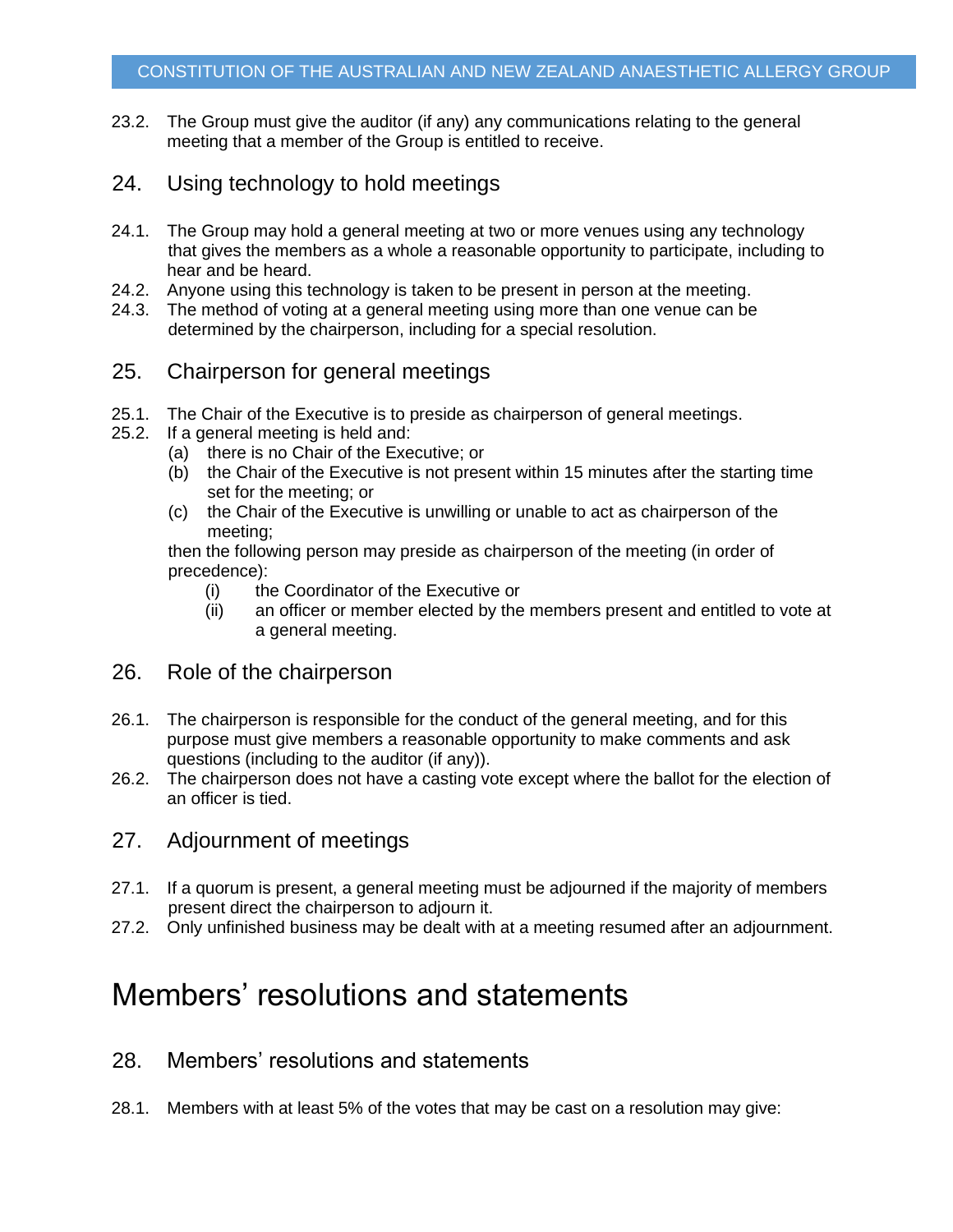- <span id="page-11-0"></span>(a) written notice to the Group of a resolution they propose to move at a general meeting (members' resolution); and/or
- (b) a written request to the Group that the Group gives all its members a statement about a proposed resolution or any other matter that may properly be considered at a general meeting (members' statement).
- 28.2. A notice of a members' resolution must set out the wording of the proposed resolution and be signed by the members proposing the resolution.
- 28.3. A request to distribute a members' statement must set out the statement to be distributed and be signed by the members making the request.
- 28.4. Separate copies of a document setting out the notice or request may be signed by members if the wording is the same in each copy.
- 28.5. The percentage of votes that members have (as described in clause [28.1\)](#page-10-0) is to be worked out as at midnight before the request or notice is given to the Group.
- 28.6. If the Group has been given notice of a members' resolution under clause [28.1\(a\),](#page-11-0) the resolution must be considered at the next general meeting held more than two months after the notice is given.
- 28.7. This clause does not limit any other right that a member has to propose a resolution at a general meeting.
- 29. The Group must give notice of proposed resolution or distribute statement
- <span id="page-11-1"></span>29.1. If the Group has been given a notice or request under clause [28:](#page-10-1)
	- (a) in time to send the notice of proposed members' resolution or a copy of the members' statement to members with a notice of meeting, it must do so at the Group's cost; or
	- (b) too late to send the notice of a proposed members' resolution or a copy of the members' statement to members with a notice of meeting, then the members who proposed the resolution or made the request must pay the expenses reasonably incurred by the Group in giving members notice of the proposed members' resolution or a copy of the members' statement. However, at a general meeting, the members may pass a resolution that the Group will pay these expenses.
- 29.2. The Group does not need to send the notice if:
	- (a) it is more than 1,000 words long;
	- (b) the officers consider it may be defamatory;
	- (c) clause [29.1\(b\)](#page-11-1) applies, and the members who proposed the resolution or made the request have not paid the Group enough money to cover the cost of sending the notice of the proposed members' resolution or a copy of the members' statement to members; or
	- (d) in the case of a proposed members' resolution, the resolution does not relate to a matter that may be properly considered at a general meeting or is otherwise not a valid resolution able to be put to the members.
- 30. Circular resolutions of members
- 30.1 Subject to clause 30.2 the officers may put a resolution to the members to pass a resolution without a general meeting being held (a circular resolution).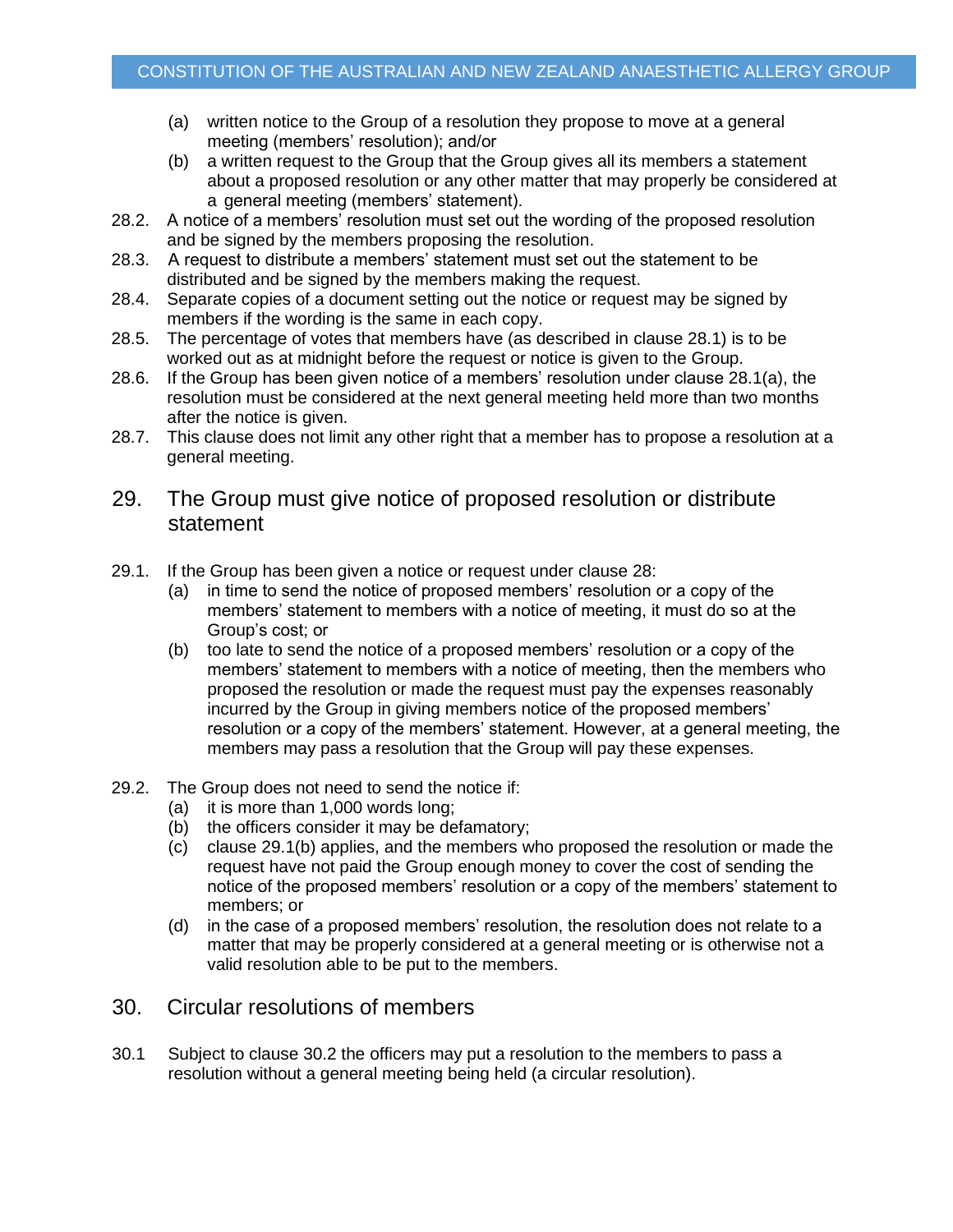- 30.2 A circular resolution is passed if a simple majority votes in favour of the resolution. A minimum of 25% of the eligible members must vote for the resolution to stand
- 30.3 The percentage of votes that members have (as described in clause 30.2) is to be worked out as at midnight before the request or notice is given to the Group.
- 30.4 Members may sign: (a) A single document setting out the circular resolution and containing a statement that they agree to the resolution; or (b) separate copies of that document, if the wording is the same in each copy.
- 30.5 The Group may send a circular resolution by email to members and members may respond by sending a reply email stating that they either agree or do not agree to the resolution.

## Voting at general meetings

31 How many votes a member has

Each member has one vote.

- 32 Challenge to member's right to vote
- <span id="page-12-0"></span>32.1 A member or the chairperson may only challenge a person's right to vote at a general meeting at that meeting.
- 32.2 If a challenge is made under clause [32.1,](#page-12-0) the chairperson must decide whether or not the person may vote. The chairperson's decision is final.
- 33 How voting is carried out
- 33.1 Voting must be conducted and decided by:
- 33.1.1 a show of hands; or
- 33.1.2 a vote in writing; or
- 33.1.3 an electronic vote
- 33.1.4 another method chosen by the chairperson that is fair and reasonable in the circumstances
- 33.2 Before a vote is taken, the chairperson must state whether any proxy votes have been received and the manner in which the proxy votes will be cast.
- 33.3 On a show of hands, the chairperson's decision is conclusive evidence of the result of the vote.
- 33.4 The chairperson and the meeting minutes do not need to state the number or proportion of the votes recorded in favour or against on a show of hands.
- 34 When and how a vote in writing must be held
- <span id="page-12-1"></span>34.1 A vote in writing may be demanded on any resolution instead of or after a vote by a show of hands by either five members present or the chairperson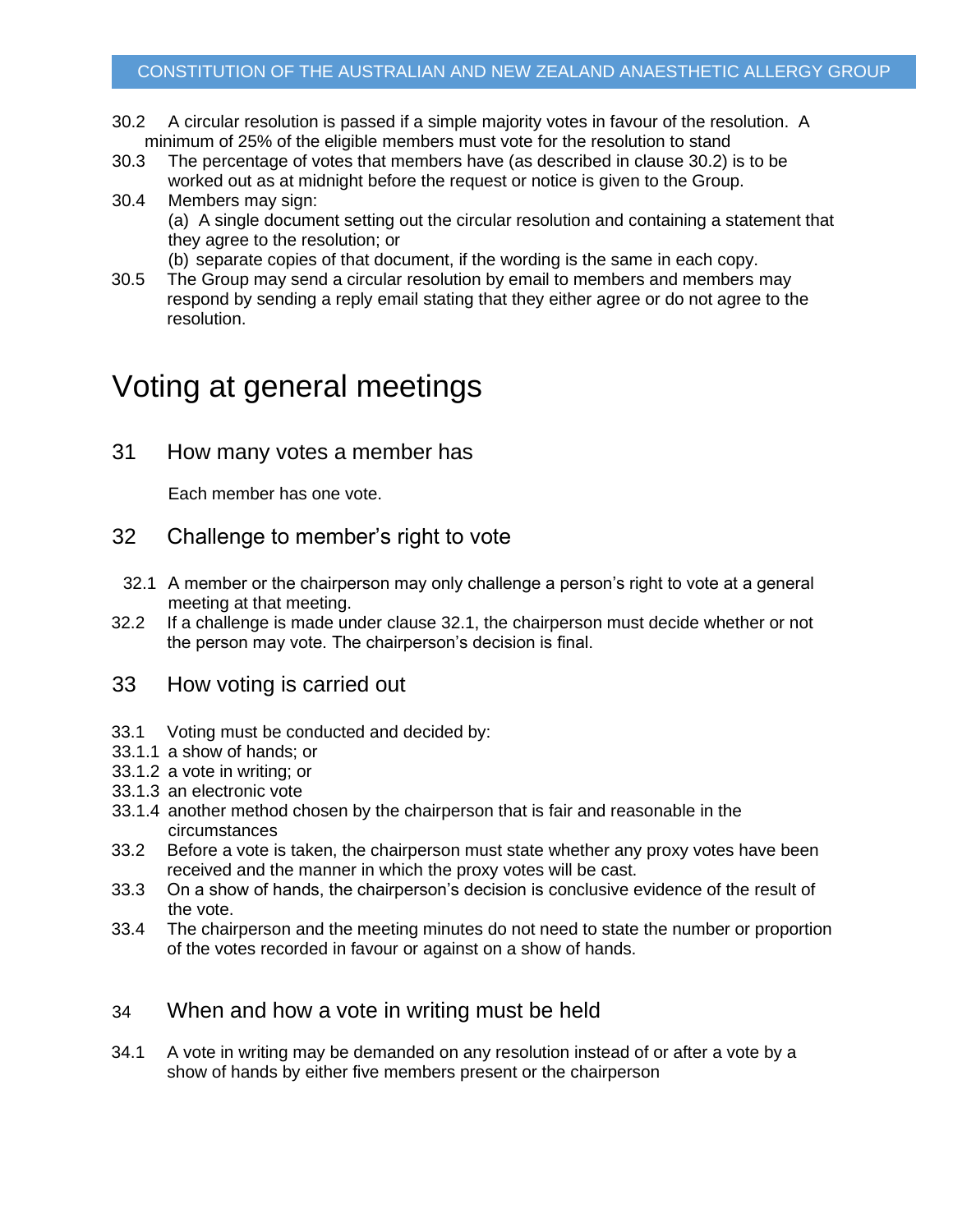- 34.2 A vote in writing must be taken when and how the chairperson directs, unless clause [34.3](#page-13-0) applies.
- <span id="page-13-0"></span>34.3 A vote in writing must be held immediately if it is demanded under clause [32.1:](#page-12-0)
- 34.3.1 for the election of a chairperson under clause [25.2\(c\)\(ii\);](#page-10-2) or
- 34.3.2 to decide whether to adjourn the meeting.
- 34.4 A demand for a vote in writing may be withdrawn.
- 34.5 A vote in writing (which could include an email vote) must be taken to elect an officer when clause [40.3](#page-14-1) applies (more than one nomination for one position)

### <span id="page-13-1"></span>35 Appointment of proxy

- 35.1 A member may appoint a proxy to attend and vote at a general meeting on their behalf.
- 35.2 A proxy does not need to be a member.
- 35.3 A proxy appointed to attend and vote for a member has the same rights as the member to:
- 35.3.1 speak at the meeting;
- 35.3.2 vote in a vote in writing (but only to the extent allowed by the appointment); and
- 35.3.3 join in the demand for a vote in writing under clause [34.1.](#page-12-1)
- 35.4 An appointment of proxy (proxy form) must be signed by the member appointing the proxy and must contain:
- 35.4.1 the member's name and address;
- 35.4.2 the Group name;
- 35.4.3 the proxy's name or the name of the office held by the proxy; and
- 35.4.4 the meeting(s) at which the appointment may be used.
- 35.5 A proxy appointment may be standing (ongoing).
- 35.6 Proxy forms must be received by the Group via email or at the Group's registered address at least 48 hours before the meeting.
- 35.7 A proxy does not have the authority to speak and vote for a member at a meeting while the member is at the meeting.
- 35.8 Unless the Group receives written notice before the start or resumption of a general meeting at which a proxy votes, a vote cast by the proxy is valid even if, before the proxy votes, the appointing member:
- 35.8.1 dies,
- 35.8.2 is mentally incapacitated.
- 35.9 A proxy appointment may specify the way the proxy must vote on a particular resolution.

### 36 Voting by proxy

- 36.1 A proxy is not entitled to vote on a show of hands (but this does not prevent a member appointed as proxy from voting as a member on a show of hands).
- 36.2 When a vote in writing is held:
- 36.2.1 a proxy does not need to vote, unless the proxy appointment specifies the way they must vote;
- 36.2.2 a proxy must vote as specified on the proxy form, and
- 36.2.3 if the proxy is also a member or holds more than one proxy, may cast the votes held in different ways.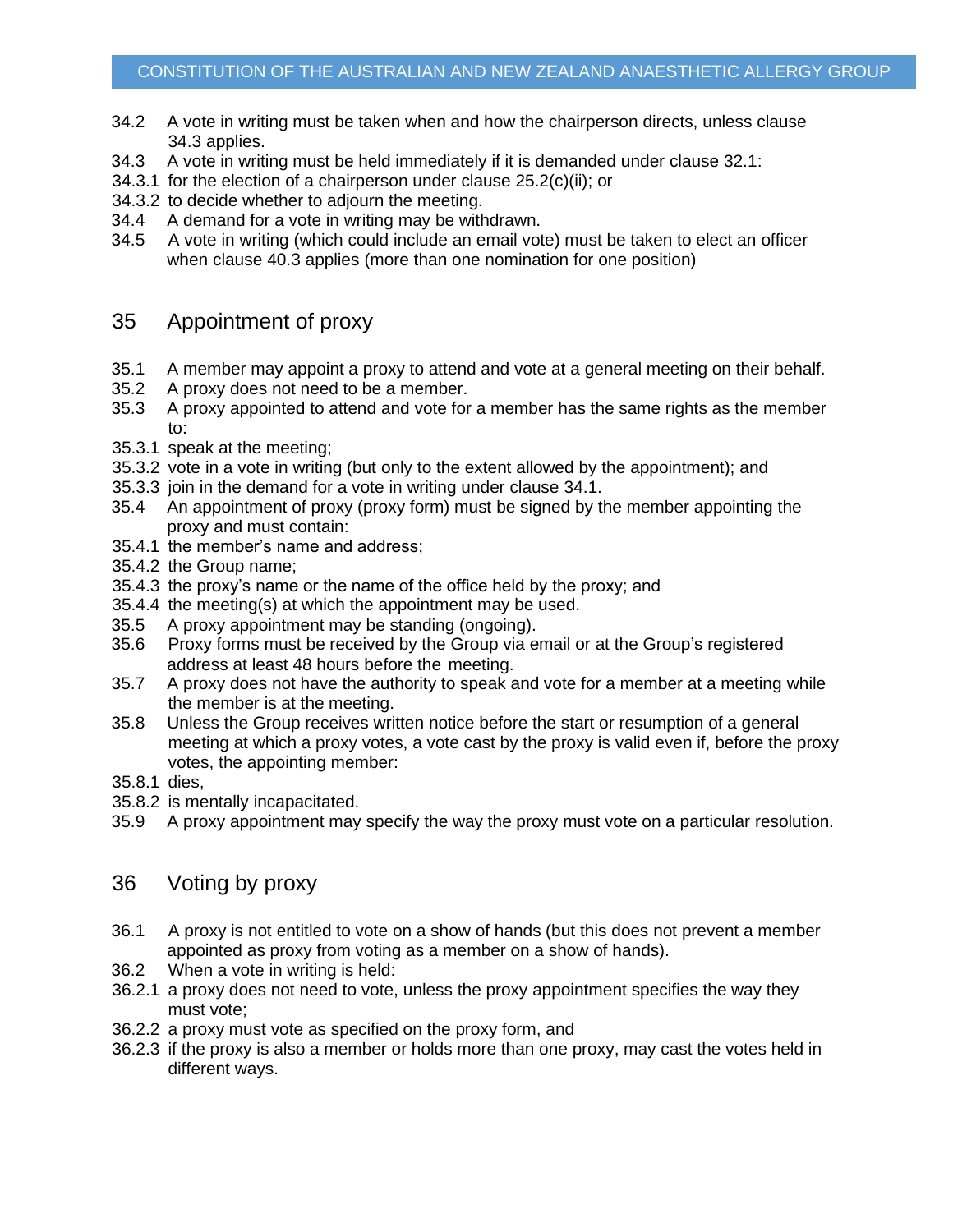## **Officers**

### <span id="page-14-2"></span>37 Number of officers in the Executive

The Group must have at least three and no more than nine officers, as the Executive may determine from time to time and subject to the provisions of the Incorporated Societies Act

### 38 Executive

- 38.1 The officers of the Executive shall comprise the following persons elected by a resolution of the members passed in a general meeting:
- <span id="page-14-0"></span>38.1.1 the Chairperson of the Executive ("The Chair");
- 38.1.2 the Coordinator of the Executive, who shall normally act as secretary and
- 38.1.3 such other persons elected to the office of officer, provided that the total number of officers does not exceed the number determined in accordance with clause [37.](#page-14-2)
- 38.2 The Executive must have at least one officer who is a resident of New Zealand and one officer who is a resident of Australia
- 38.3 The Executive shall have the power to co-opt other members. Co-opted members of the Executive will be non-voting members of the Executive.
- 38.4 The roles of each officer will be determined by the Executive and may vary from time to time
- 39 Qualification of officers

A person is eligible for election as an officer of the Group if they:

- 39.1.1 are a member of the Group;
- 39.1.2 are nominated in writing by two members at least 15 days before the AGM;
- 39.1.3 give the Group their signed consent to act as an officer of the Group; and
- 39.1.4 are not ineligible to be an officer under the Incorporated Societies Act or the Corporations Act.

#### 40 Election process

- 40.1 Election to the executive will take place at the AGM.
- 40.2 When there is only one eligible member nominated for an Executive position that member is elected without a vote taking place. A resolution to that effect will be passed.
- <span id="page-14-1"></span>40.3 When there is more than one eligible member nominated for an Executive position
- 40.3.1 a list of nominees in alphabetical order by surname will be distributed to members at least 10 days prior to the AGM
- 40.3.2 a ballot will be held by secret vote by email, paper or a combination of both
- 40.3.3 the Chairperson will appoint two scrutineers to administer the ballot
- 40.3.4 the scrutineers cannot be nominees for the positions in the ballot
- 40.3.5 the scrutineers will inform the Chairperson in writing of the result
- 40.3.6 a member may appoint a proxy to cast their vote.
- 40.4 Where the ballot is tied the chairperson may choose to exercise their extra casting vote. This casting vote is in addition to their right to have voted in the ballot as a member.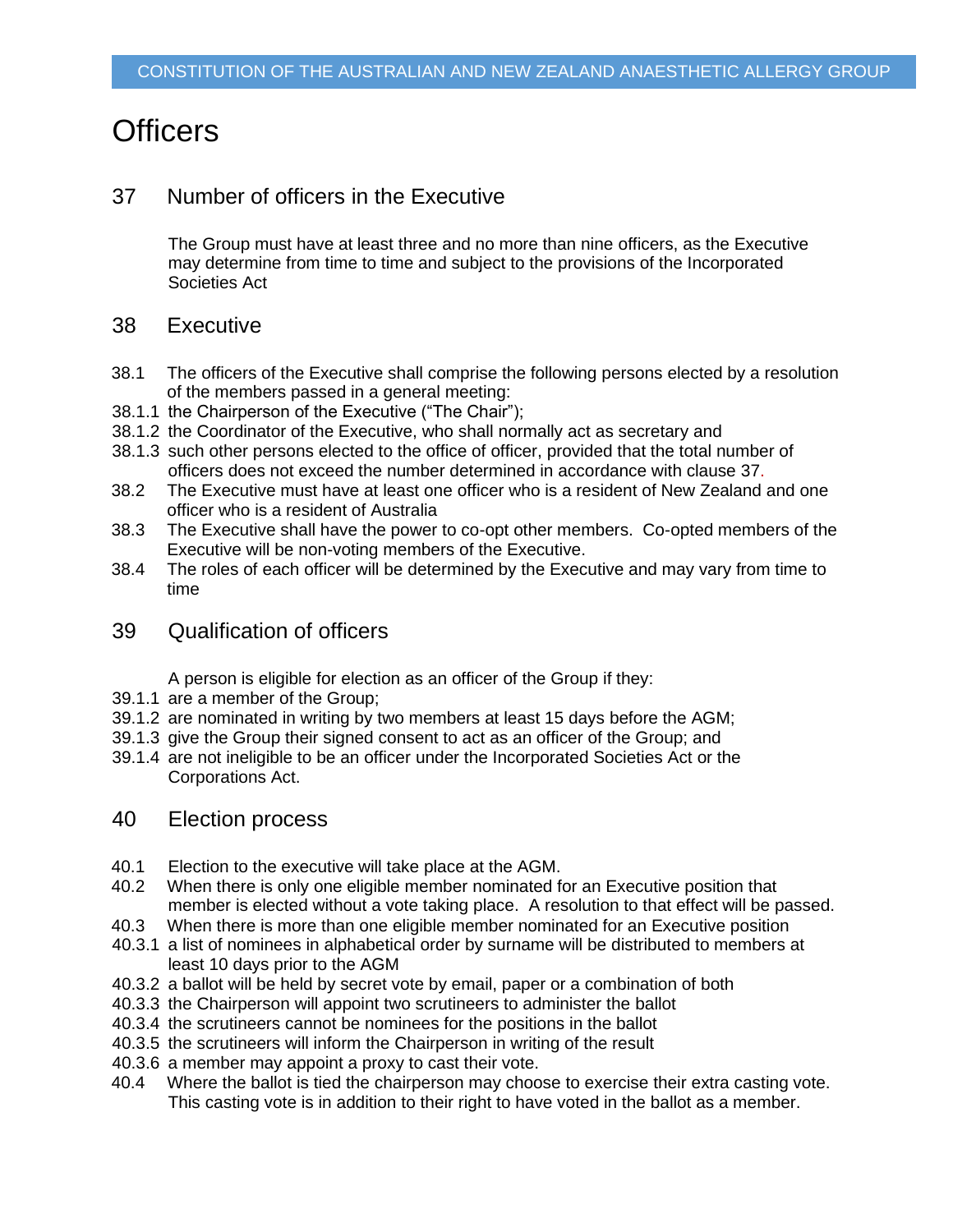### 41 Term of office

- 41.1 An officer is elected for a term of two years.
- 41.2 An officer's term of office starts at the end of the annual general meeting at which they are elected and ends at the end of the annual general meeting at which they retire.

### 42 Retirement and re-election

- 42.1 At each annual general meeting, any officer who has served their term of office must retire from that office, but subject to clauses [42.2](#page-15-0) and [42.3,](#page-15-1) is eligible for re-election.
- <span id="page-15-0"></span>42.2 An officer may seek re-election as an officer, provided their total continuous period of service to the Group as an officer shall not exceed a period of five consecutive years.
- <span id="page-15-1"></span>42.3 Having served four consecutive years as an officer, a member is eligible for re-election to any position after a break of one year.
- 43 Casual vacancy or additional officer
- 43.1 The Executive may appoint a person as an officer to fill a casual vacancy or as an additional officer if that person:
- 43.1.1 is a member of the Group;
- 43.1.2 gives the Group their signed consent to act as an officer of the Group; and
- 43.1.3 is not ineligible to be an officer under the Incorporated Societies Act or the Corporations Act
- 43.2 An officer appointed under this clause holds office until the conclusion of the next annual general meeting, but subject to this constitution, is eligible for election at that meeting.

### 44 When an officer stops being an officer

An officer stops being an officer if they:

- 44.1.1 give written notice of resignation as an officer to the Group;
- 44.1.2 die;
- 44.1.3 are removed as an officer by a resolution of the members;
- 44.1.4 stop being a member of the Group;
- 44.1.5 are absent for three consecutive Executive meetings without approval from the Executive;
- 44.1.6 become of unsound mind or a person whose person or estate is liable to be dealt with in any way under the law relating to mental health;
- 44.1.7 become insolvent or bankrupt, compounds with their creditors, or assigns their estate for the benefit of their creditors; or
- 44.1.8 become ineligible to be an officer of the Group under the Incorporated Societies Act or the Corporations Act
- 44.1.9 reach the conclusion of their term and are not re-elected if eligible.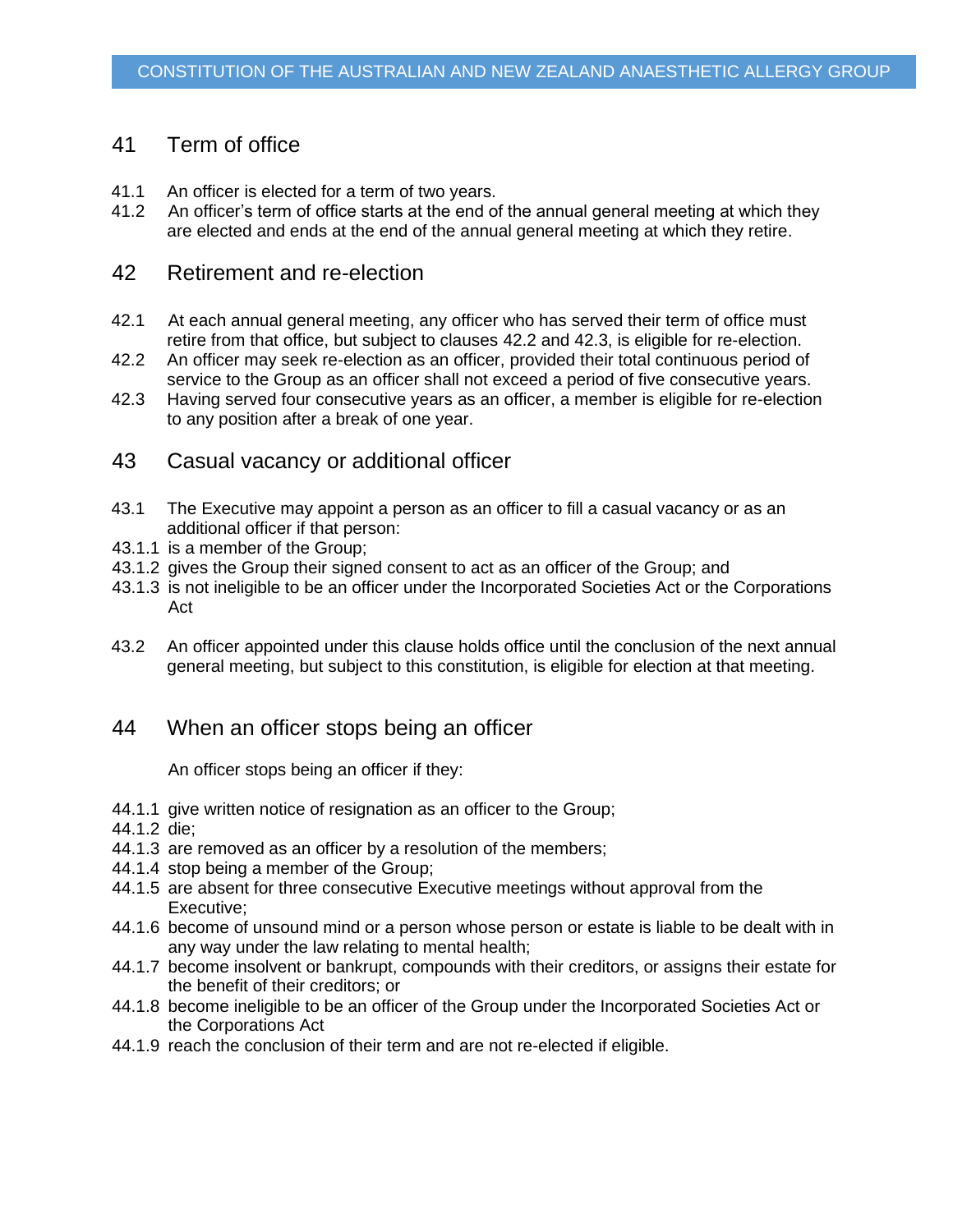## Duties and Power of officers

### 45 Powers of officers

- 45.1 The officers of the Executive are responsible for managing and directing the activities of the Group to achieve the objects set out in clause [4.](#page-1-0)
- 45.2 The Executive may use all the powers of the Group except for powers that, under the Incorporated Societies Act or this constitution, may only be used by members.
- 45.3 The officers must decide on the responsible financial management of the Group including:
- 45.3.1 any suitable written delegations of power under clause [46;](#page-16-1) and
- 45.3.2 how money will be managed, such as how electronic transfers, negotiable instruments or cheques must be authorised and signed or otherwise approved.
- 45.3.3 The officers do not have the power to obtain a loan to ANZAAG from a financial institution, bank or any other party
- 45.4 An officer must not act, or agree to the society acting, in a manner that contravenes the Incorporated Societies Act or the constitution.
- 45.5 The officers cannot remove an officer or auditor. Officers and auditors may only be removed by a members' resolution at a general meeting.

### <span id="page-16-1"></span>46 Delegation of officers' powers

- 46.1 The officers of the Executive may delegate any of their powers and functions to a committee, an officer, an employee of the Group (such as a chief executive officer) or any other person, as they consider appropriate.
- 46.2 The delegation must be recorded in the Group's minutes.

#### 47 Administrative Officer or agent

The officers shall have the power to appoint and remunerate an administrative officer or agent who is not a member of the Group if they so decide.

#### <span id="page-16-0"></span>48 Payments to officers

- 48.1 The Group must not pay fees to a member for acting as an officer.
- <span id="page-16-2"></span>48.2 The Group may:
- 48.2.1 pay an officer for work they do for the Group, other than as an officer, if the amount is no more than a reasonable fee for the work done; and
- 48.2.2 reimburse an officer for expenses properly incurred by the officer in connection with the affairs of the Group.
- 48.3 Any payment made under clause [48.2](#page-16-2) must be approved by a majority of the officers and recorded in the minutes of the Group.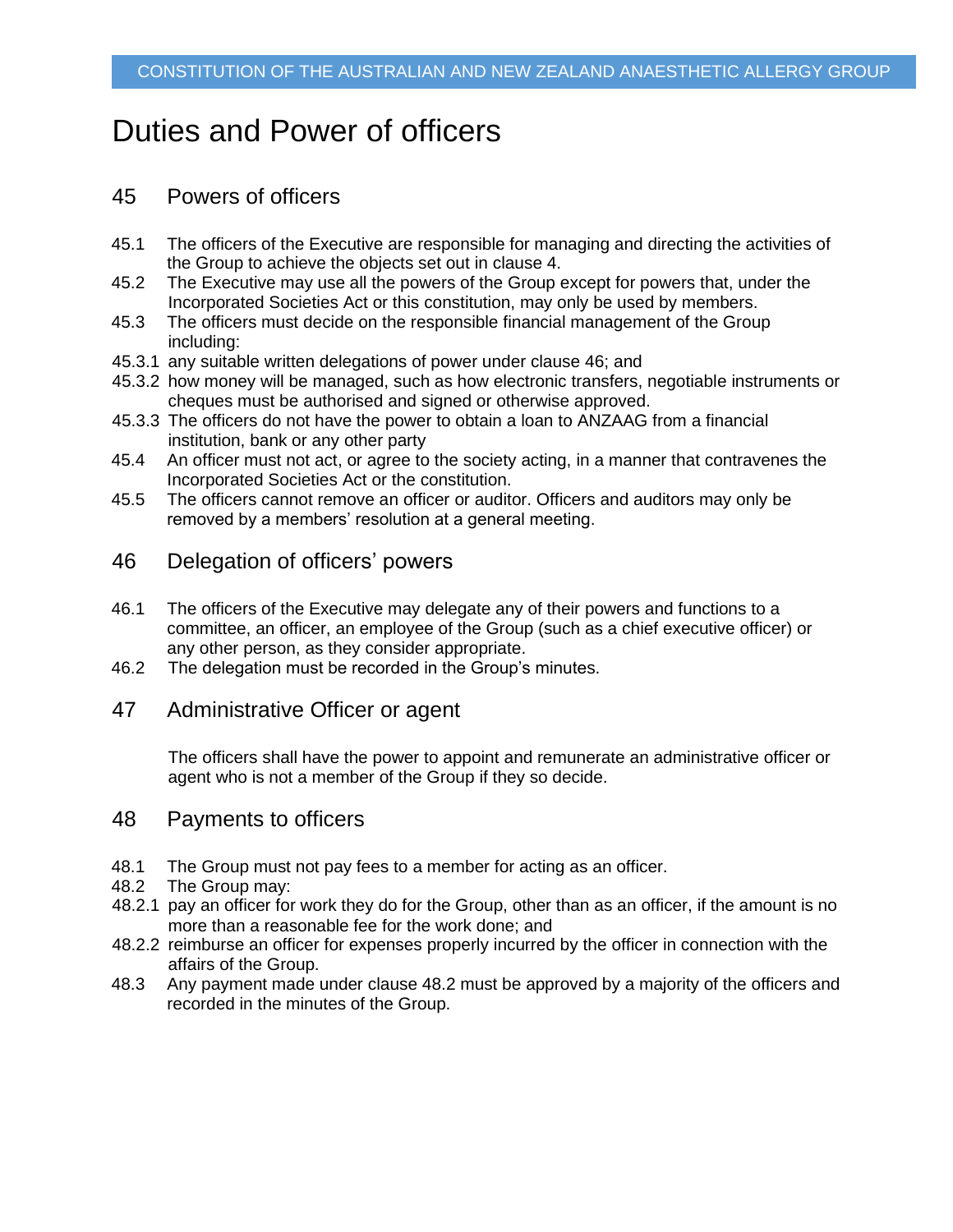### 49 Execution of documents

49.1 The Group may execute a document without using a common seal if the document is signed by at least two officers of the Group. The Secretary shall have custody of the common seal of the Society and such seal shall not be affixed to any instrument except by the authority of a resolution of the Executive, and in the presence of a member of the Executive and of the Secretary or such other person as the Executive may appoint for the purpose; and that the member of the Executive and the Secretary or other person as aforesaid shall sign every instrument to which the seal of the Society is so affixed in their presence.

### Duties of officers

### 50 Duties of officers

- 50.1 The officers must:
- 50.1.1 exercise their powers and discharge their duties with the degree of care and diligence that a reasonable individual would exercise if they were an officer of the Group;
- 50.1.2 act in good faith in the best interests of the Group and to further the objects of the Group set out in clause [4;](#page-1-0)
- 50.1.3 not misuse their position as an officer;
- 50.1.4 not misuse information they gain in their role as an officer;
- 50.1.5 disclose any perceived or actual material conflicts of interest in the manner set out in clause [51;](#page-17-1)
- 50.1.6 ensure that the financial affairs of the Group are managed responsibly; and
- 50.1.7 not allow the Group to operate if it is insolvent.

### <span id="page-17-1"></span>51 Conflicts of interest

- <span id="page-17-0"></span>51.1 A conflict of interest is where a person's personal or professional interests conflict with the responsibilities of that person's position or role. It means that the person's independence, objectivity, or impartiality can be called into question. Interests can be direct, indirect, pecuniary or relational and arise from ownership or relationships with healthcare or commercial businesses, memberships of organisations and groups of influence or personal relationships e.g., with spouses.
- 51.2 An officer must disclose the nature and extent of any actual, potential or perceived conflict of interest in a matter that is being considered at a meeting of officers (or that is proposed in a circular resolution):
- 51.2.1 to the other officers; or
- 51.2.2 if all of the officers have the same conflict of interest, to the members at the next general meeting, or at an earlier time if reasonable to do so.
- 51.3 The disclosure of a conflict of interest by an officer must be recorded in the minutes of the meeting.
- 51.4 Each officer who has an actual, potential or perceived conflict of interest in a matter that is being considered at a meeting of officers (or that is proposed in a circular resolution) must NOT, except as provided under clauses [51.5:](#page-18-0)
- 51.4.1 be present at the meeting while the matter is being discussed; or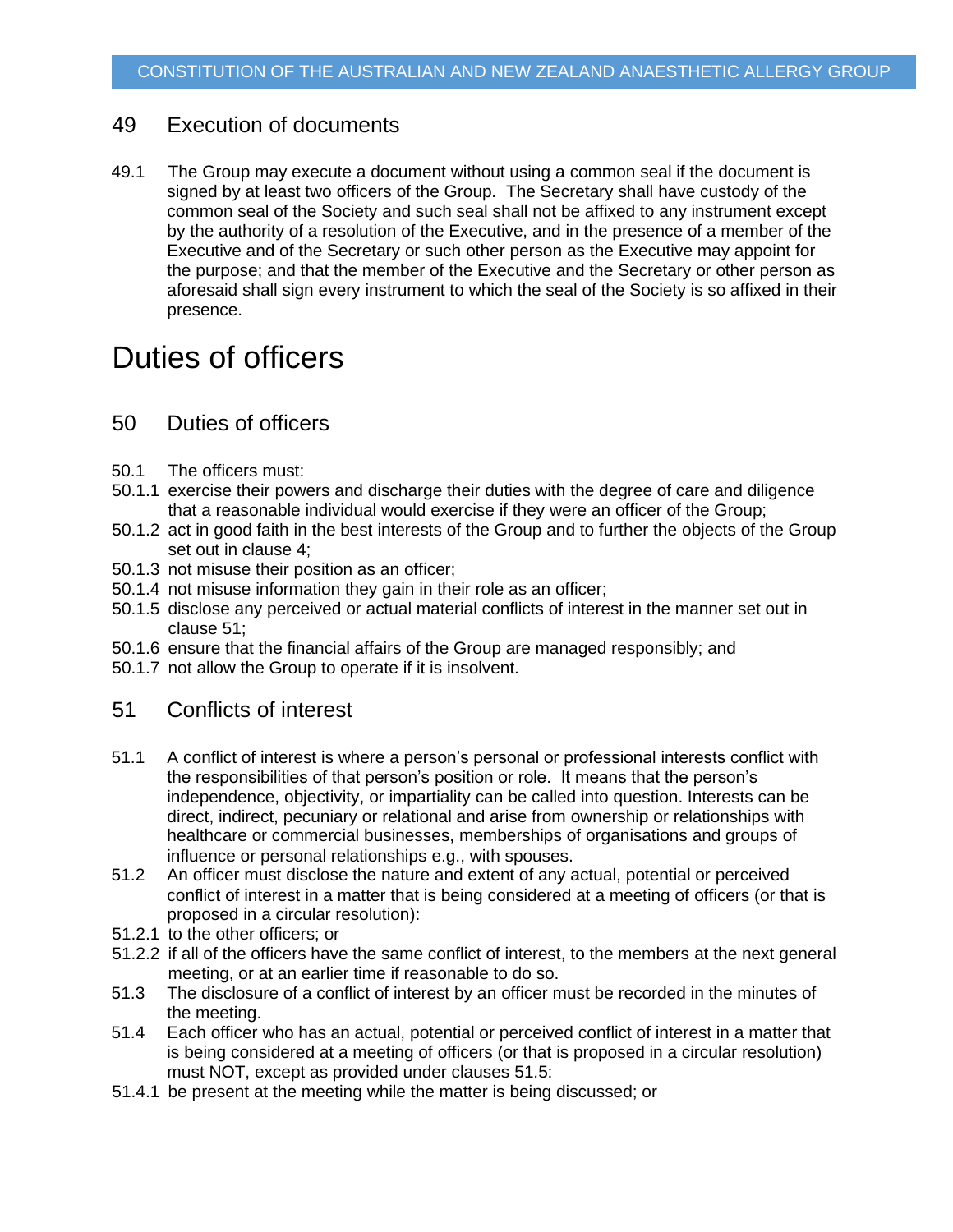- 51.4.2 vote on the matter.
- <span id="page-18-0"></span>51.5 An officer may still be present and vote if:
- 51.5.1 their interest arises because they are a member of the Group, and the other members have the same interest;
- 51.5.2 their interest relates to an insurance contract that insures, or would insure, the officer against liabilities that the officer incurs as an officer of the Group (see clause [69\)](#page-22-0);
- 51.5.3 their interest relates to a payment by the Group under clause [68](#page-22-1) (indemnity), or any contract relating to an indemnity that is allowed under the Incorporated Societies Act.
- 51.5.4 the officers who do not have an actual, potential or perceived conflict of interest in the matter pass a resolution that:
	- 51.5.4.1 identifies the officer, the nature and extent of the officer's interest in the matter and how it relates to the affairs of the Group; and
	- 51.5.4.2 says that those officers are satisfied that the interest should not stop the officer from voting or being present.

## Officers meetings

52 When the officers of the Executive meet

The officers of the Executive may decide how often, where and when they meet.

- 53 Calling Executive meetings
- 53.1 An officer may call an Executive meeting by giving reasonable notice to all the other officers.
- 53.2 An officer may give notice in writing or by any other means of communication that has previously been agreed to by all the officers.
- 54 Chairperson for Executive meetings
- 54.1 The Chair of the Executive is to preside as chairperson of Executive meetings.
- 54.2 The Chair of the Executive may delegate the chairperson of the executive meeting to another member of the executive
- 54.3 If an Executive meeting is held and:
- 54.3.1 the Chair is not present within 15 minutes after the starting time set for the meeting;
- 54.3.2 the Chair is unable or unwilling to act as chairperson of the meeting; or
- 54.3.3 the Chair has not delegated another member of the executive to act as a chairperson of the meeting

then the officers present must elect one of their number to be chairperson of the meeting.

- 55 Quorum at Executive meetings
- 55.1 Unless the officers determine otherwise, the quorum for an Executive meeting shall be 3 officers.
- 55.2 A quorum must be present for the whole Executive meeting.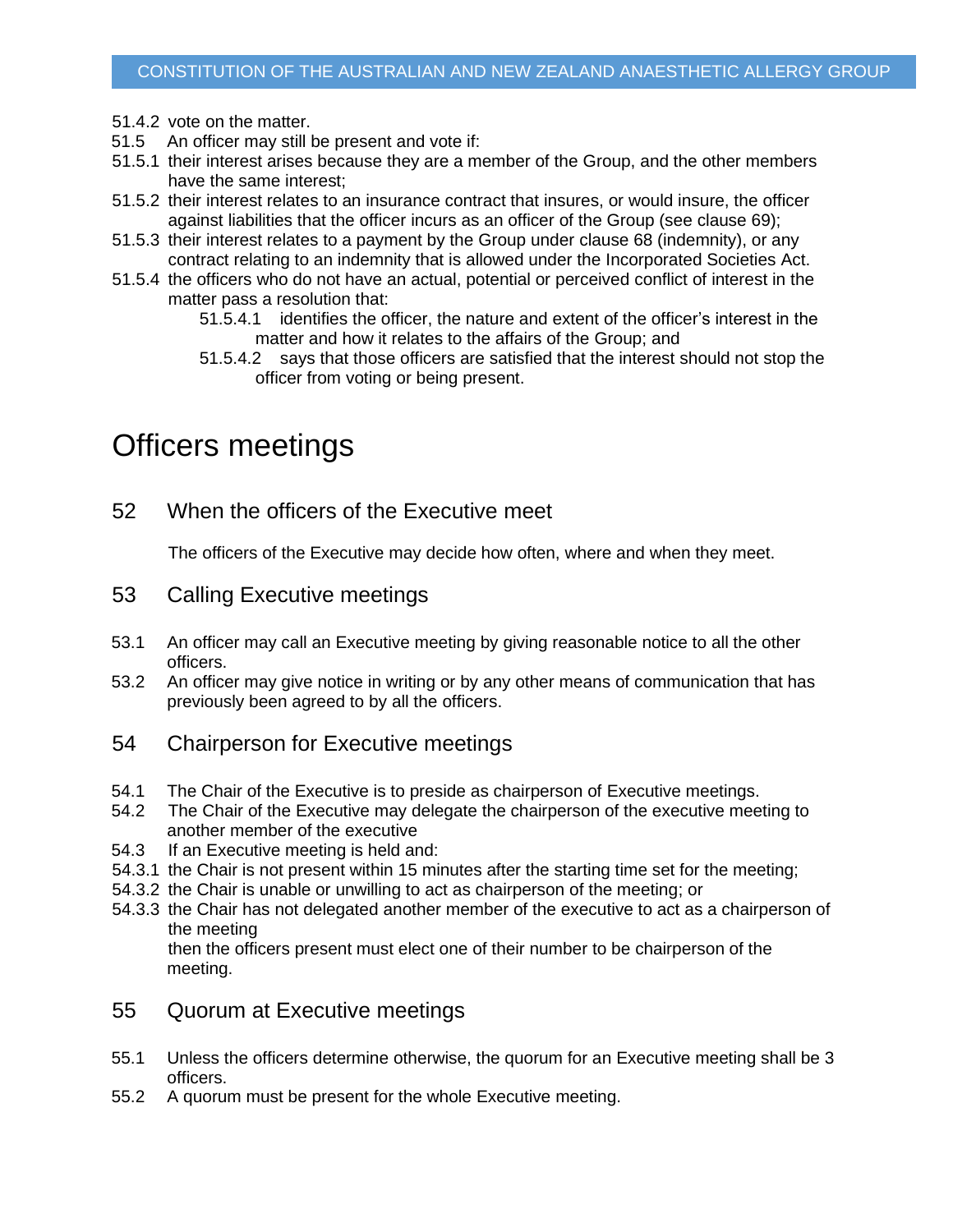### 56 Using technology to hold Executive meetings

- 56.1 The officers may hold their meetings by using any technology (such as video or teleconferencing) that is agreed to by all the officers.
- 56.2 The officers' agreement may be a standing (ongoing) one.
- 56.3 An officer may only withdraw their consent within a reasonable period before the meeting.

### 57 Passing Executive resolutions

An Executive resolution must be passed by a majority of the votes cast by officers present and entitled to vote on the resolution.

### 58 Circular resolutions of officers

- 58.1 The officers may pass a circular resolution without an Executive meeting being held.
- 58.2 A circular resolution is passed if a majority of the officers entitled to vote on the resolution sign or otherwise agree to the resolution in the manner set out in clause [58.3](#page-19-0) or clause [58.4.](#page-19-1)
- <span id="page-19-0"></span>58.3 Each officer may sign:
- 58.3.1 a single document setting out the resolution and containing a statement that they agree to the resolution; or
- 58.3.2 separate copies of that document, if the wording of the resolution is the same in each copy.
- <span id="page-19-2"></span><span id="page-19-1"></span>58.4 The Group may send a circular resolution by email to the officers and the officers may agree to the resolution by sending a reply email to that effect, including the text of the resolution in their reply.
- 58.5 A circular resolution is passed when the last officer signs or otherwise agrees to the resolution in the manner set out in clause [58.3](#page-19-0) or clause [58.4.](#page-19-2)

### **Secretary**

### 59 Appointment and role of secretary

- 59.1 The Group must have at least one secretary, who may also be an officer.
- 59.2 The duties of the secretary will be performed by the officer who is called the ANZAAG Coordinator but this role can be delegated to any member.
- <span id="page-19-3"></span>59.3 The role of the secretary includes:
- 59.3.1 maintaining a register of the Group's members; and
- 59.3.2 preparing the agenda, maintaining the minutes and other records of general meetings (including notices of meetings), Executive meetings and circular resolutions.
- 59.4 Whilst remaining responsible, the secretary may seek assistance from an administrative officer with respect the tasks listed in [59.3](#page-19-3)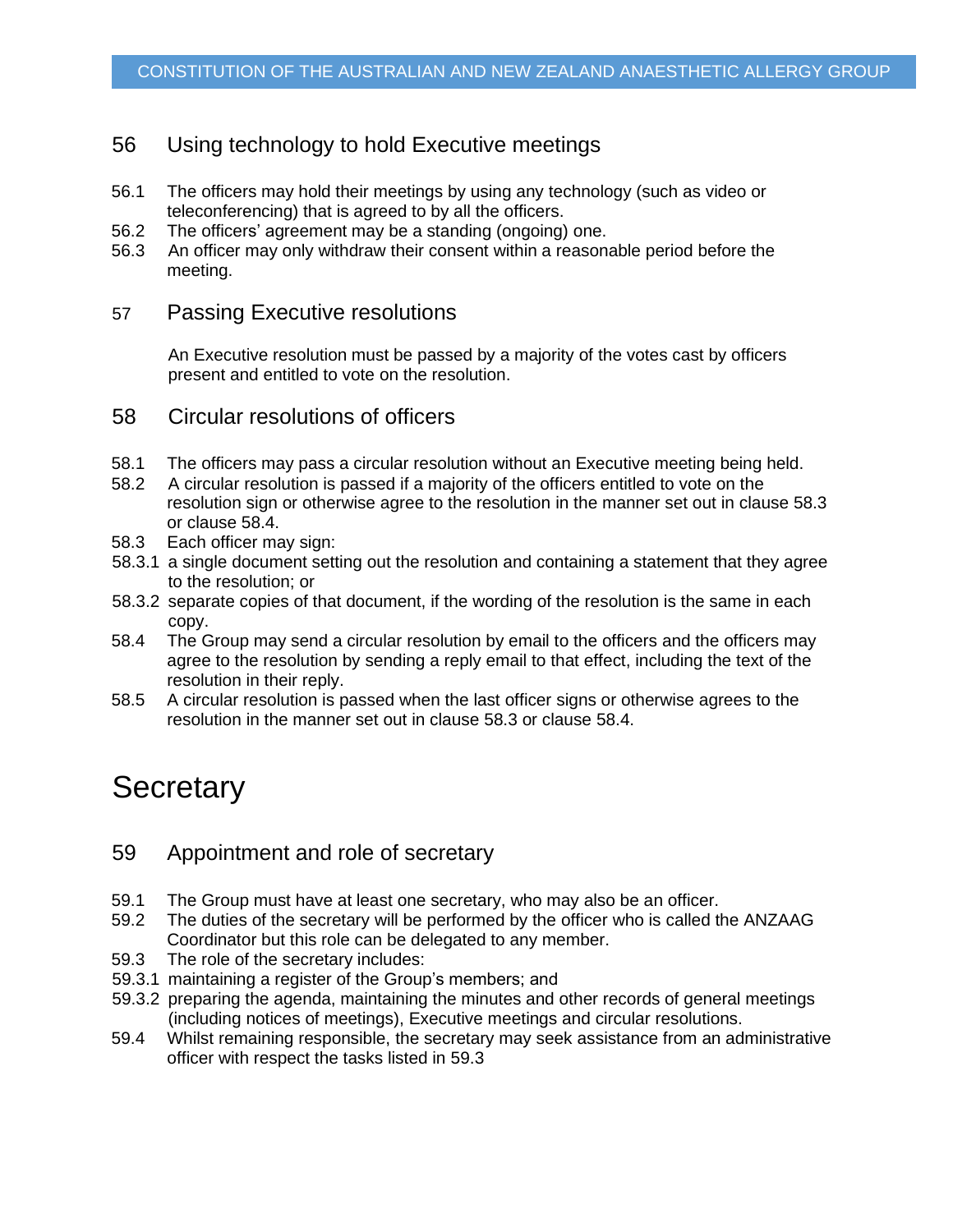## Minutes and records

### 60 Minutes and records

- <span id="page-20-0"></span>60.1 The Group must, within one month, make and keep the following records:
- 60.1.1 minutes of proceedings and resolutions of general meetings;
- 60.1.2 minutes of circular resolutions of members;
- 60.1.3 a copy of a notice of each general meeting; and
- 60.1.4 a copy of a members' statement distributed to members under clause [28.](#page-10-1)
- <span id="page-20-1"></span>60.2 The Group must, within one month, make and keep the following records:
- 60.2.1 minutes of proceedings and resolutions of Executive meetings (including meetings of any committees); and
- 60.2.2 minutes of circular resolutions of officers.
- 60.3 To allow members to inspect the Group's records:
- 60.3.1 the Group must give a member access to the records set out in clause [60.1;](#page-20-0) and
- 60.3.2 the officers may authorise a member to inspect other records of the Group, including records referred to in clause [60.2](#page-20-1) and clause [61.](#page-20-2)
- 60.4 The officers must ensure that minutes of a general meeting or Executive meeting are signed within a reasonable time after the meeting by:
- 60.4.1 the chairperson of the meeting; or
- 60.4.2 the chairperson of the next meeting.
- 60.5 The officers must ensure that minutes of the passing of a circular resolution (of members or officers) are signed by an officer within a reasonable time after the resolution is passed.
- <span id="page-20-2"></span>61 Financial and related records
- 61.1 The Group must make and keep written financial records that:
- 61.1.1 correctly record and explain its transactions and financial position and performance; and
- 61.1.2 enable true and fair financial statements to be prepared and to be audited.
- 61.2 The Group must also keep written records that correctly record its operations.
- 61.3 The Group must retain its records for at least seven years.
- 61.4 The officers must take reasonable steps to ensure that the Group's records are kept safe.

## Bylaws

### 62 Bylaws

- 62.1 The officers may make and or amend bylaws to give effect to this constitution, including in relation to the following:
- 62.1.1 procedural matters;
- 62.1.2 criteria and assessment processes for members, associates and honorary members;
- 62.1.3 composition and proceedings of committees;
- 62.1.4 membership fees and
- 62.1.5 other initiatives of ANZAAG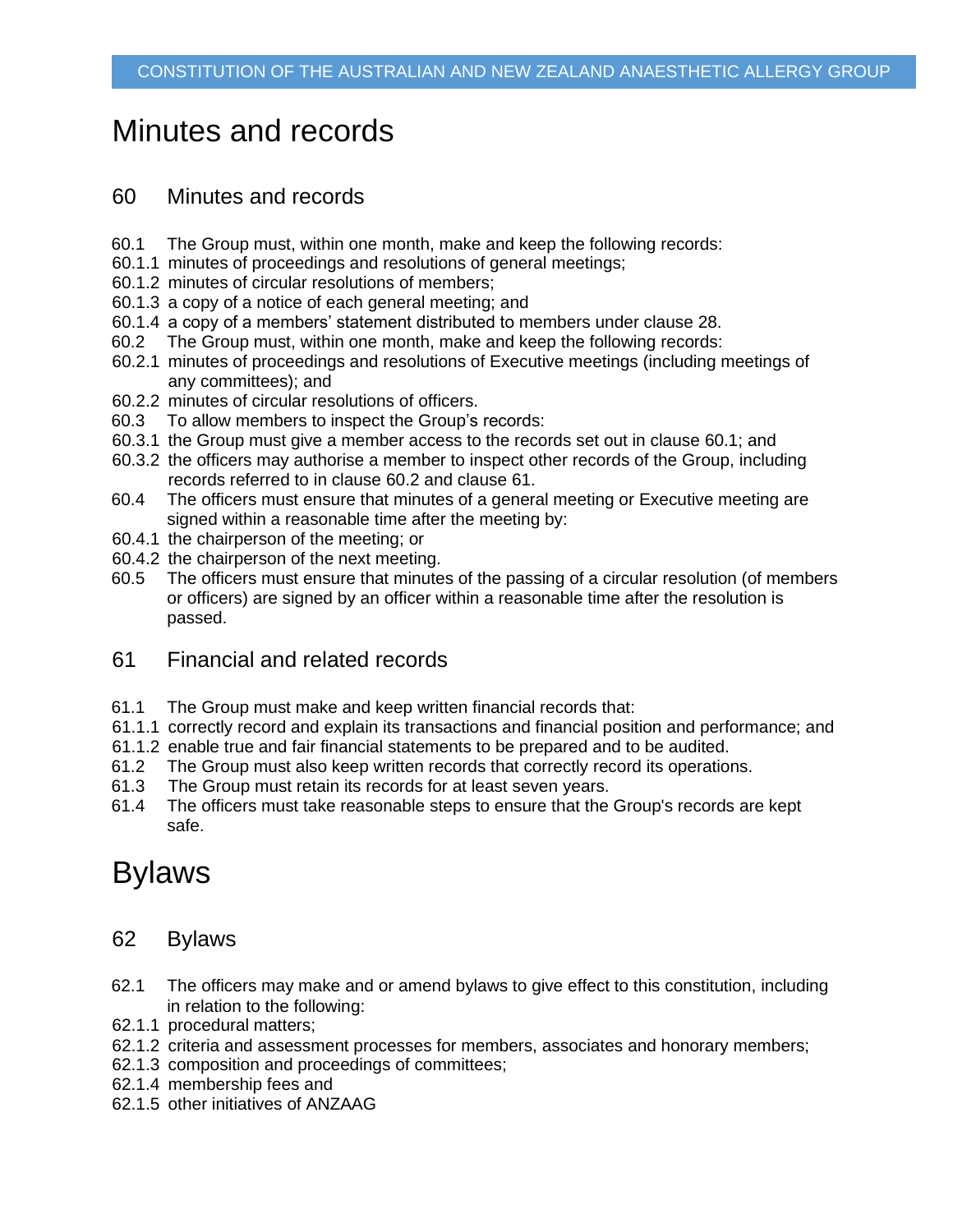62.2 Members and officers must comply with bylaws as if they were part of this constitution.

## **Notice**

- 63 What is a notice
- 63.1 Anything written to or from the Group under any clause in this constitution is a written notice and is subject to clauses [64](#page-21-0) to [66,](#page-21-1) unless specified otherwise.
- 63.2 Clauses [64](#page-21-0) to [66](#page-21-1) do not apply to a notice of proxy under clause [35.](#page-13-1)
- <span id="page-21-0"></span>64 Notice to the Group

Written notice or any communication under this constitution may be given to the Group, the officers or the secretary by:

- 64.1.1 delivering it to the Group's registered office;
- 64.1.2 posting it to the Group's registered office or to another address chosen by the Group for notice to be provided;
- 64.1.3 sending it to an email address or other electronic address notified by the Group to the members as the Group's email address or other electronic address; or
- 64.1.4 sending it to the fax number, if any, notified by the Group to the members as the Group's fax number

### 65 Notice to members

- 65.1 Written notice or any communication under this constitution may be given to a member:
- 65.1.1 in person;
- 65.1.2 by posting it to, or leaving it at the address of the member in the register of members or an alternative address (if any) nominated by the member for service of notices;
- 65.1.3 sending it to the email or other electronic address nominated by the member as an alternative address for service of notices (if any);
- 65.1.4 sending it to the fax number nominated by the member as an alternative address for service of notices (if any); or
- <span id="page-21-2"></span>65.1.5 if agreed to by the member, by notifying the member at an email or other electronic address nominated by the member, that the notice is available at a specified place or address (including an electronic address).
- 65.2 If the Group does not have an address for the member, the Group is not required to give notice in person.
- <span id="page-21-1"></span>66 When notice is taken to be given

A notice:

- 66.1.1 delivered in person, or left at the recipient's address, is taken to be given on the day it is delivered;
- 66.1.2 sent by post, is taken to be given on the fourteenth calendar day after it is posted with the correct payment of postage costs;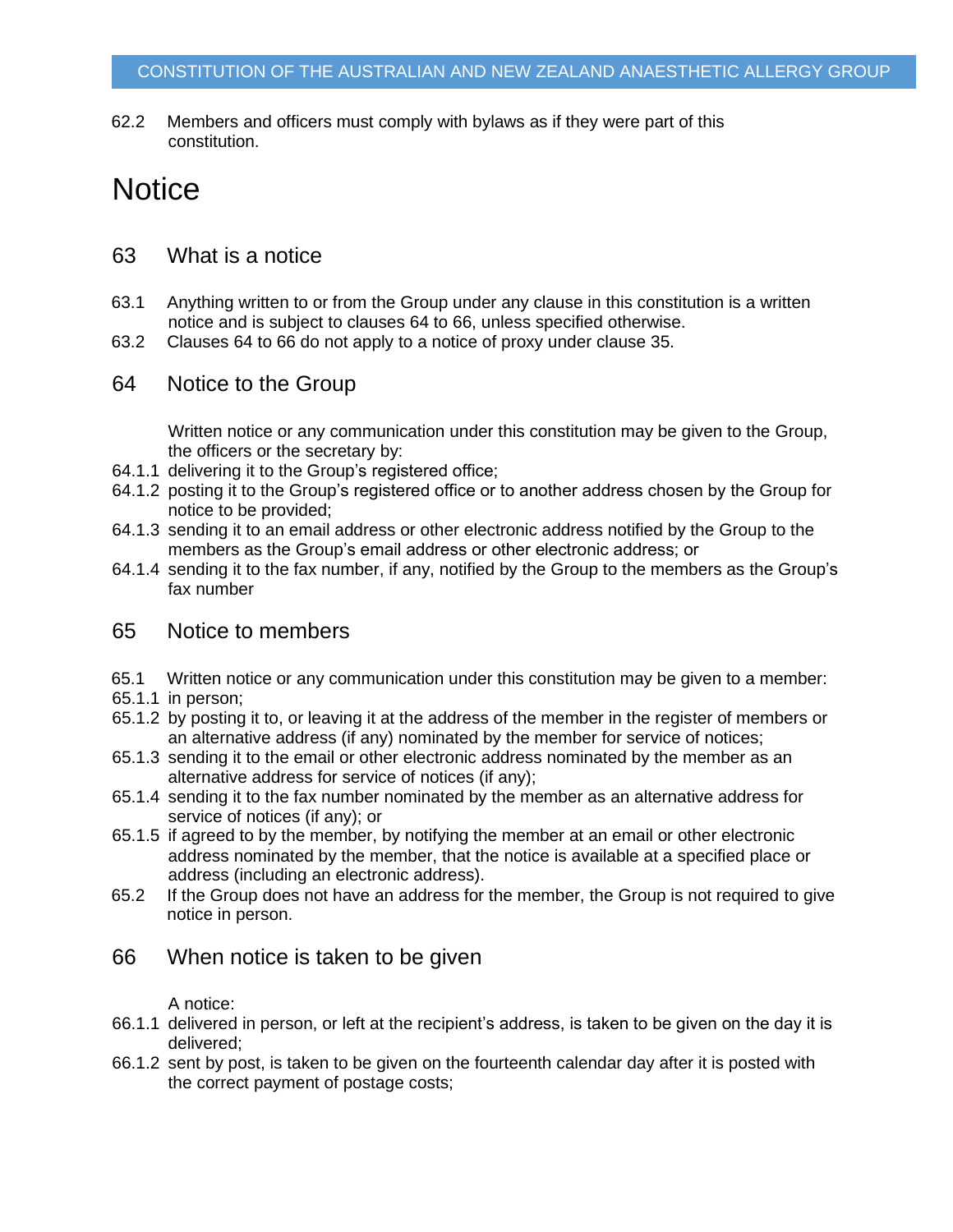- 66.1.3 sent by email, fax or other electronic method, is taken to be given on the business day after it is sent; and
- 66.1.4 given under clause [65.1.5](#page-21-2) is taken to be given on the business day after the notification that the notice is available is sent.

## Financial year and control of Group funds

### 67 Group's financial year

- 67.1 Records of financial transactions will be kept in accordance with clause [61.](#page-20-2)
- 67.2 The Group's financial year is 1 April to 31 March unless the officers pass a resolution to change the financial year.
- 67.3 The Group will have the power to operate a bank account.
- 67.4 A member who is delegated as the Treasurer will be responsible for banking and investment of funds but may delegate this responsibility to an administrative officer or agent that has been appointed by the executive. Two signatories as determined by the Executive Committee will be required to sign cheques or authorise electronic payments drawn on the bank account of the Group.
- 67.5 Decisions on the investment of the Group's fund must be made by a majority of officers at an Executive meeting.

#### <span id="page-22-1"></span>68 Indemnity

- 68.1 The Group may indemnify its members and officers who act in good faith in pursuance of the objects of the society to the relevant extent, against all losses and liabilities (including costs, expenses and charges) incurred by that person as a member of the Group.
- 68.2 In this clause, 'officer' means an officer or secretary and includes an officer or secretary after they have ceased to hold that office.
- 68.3 In this clause, 'to the relevant extent' means:
- 68.3.1 to the extent that the Group is not precluded by law (including the Incorporated Society Act or Corporations Act) from doing so; and
- 68.3.2 for the amount that the member is not otherwise entitled to be indemnified and is not actually indemnified by another person (including an insurer under an insurance policy).
- 68.4 The indemnity is a continuing obligation and is enforceable by a member even if that person is no longer a member of the Group.

#### <span id="page-22-0"></span>69 Insurance

The Group may arrange insurance to cover indemnity as described in clause [68](#page-22-1) as allowed for by law (Incorporated Societies Act and the Corporations Act,) and this constitution.

#### 70 Officers' access to documents

70.1 An officer has a right of access to the financial records of the Group at all reasonable times.